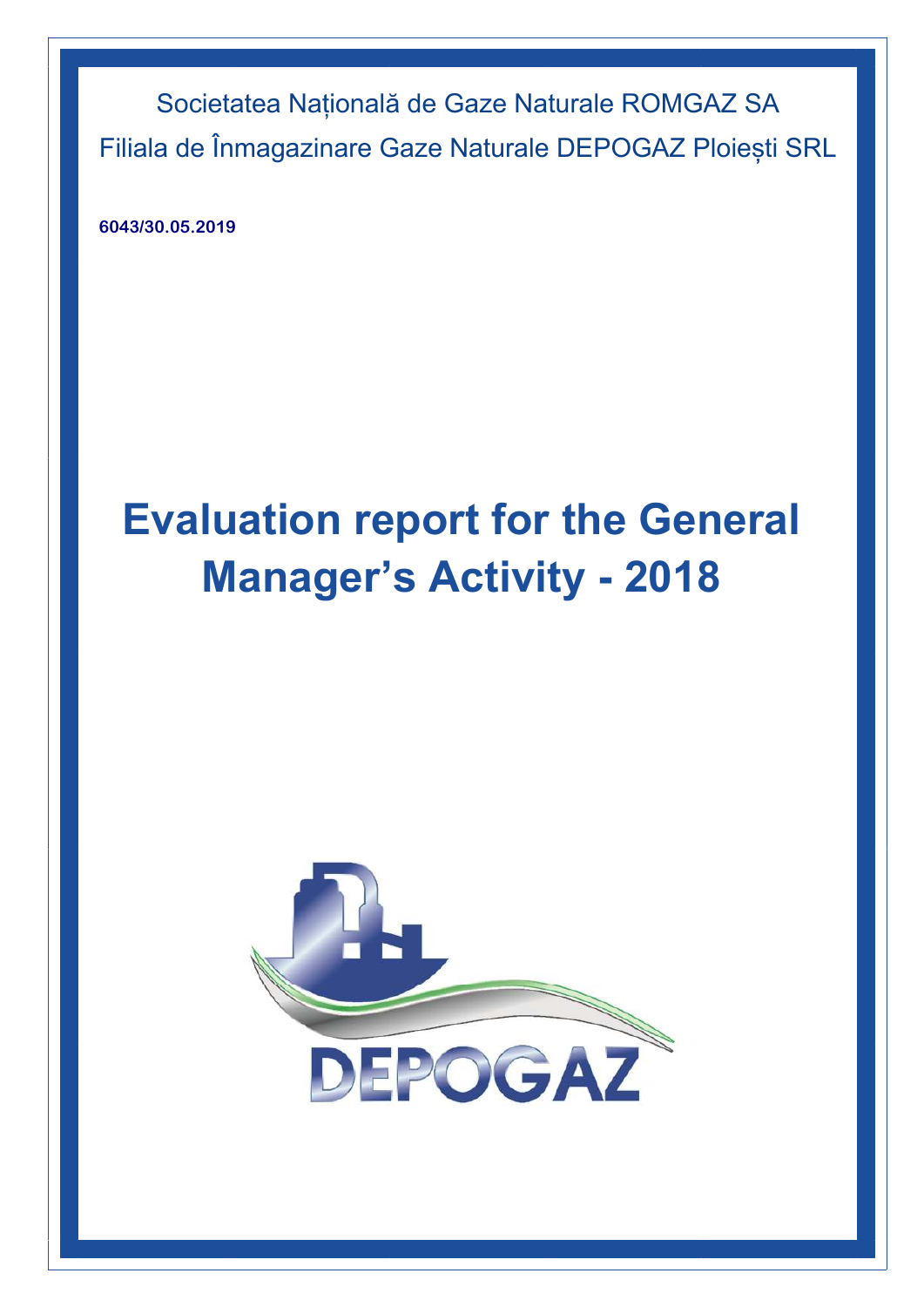

# **Evaluation report for the General Manager's Activity - 2018**

Through article 36, paragraph (5) of the Emergency Ordinance no. 109/2011 regarding corporative governance of state-owned companies, with the subsequent amendments and completions, the Board of Directors of SNGN Romgaz SA – Filiala de Înmagazinare Gaze Naturale DEPOGAZ Ploiești SRL has developed the General Manager Activity evaluation report for the year 2018, based on the General Manager Report for the year 2018, ratified through Decision no. 7/22.04.2019 and modified through Decision no. 9/30.05.2019.

**Head of the Board of Directors**  STĂNESCU NICOLAE BOGDAN CODRUȚ

**Document approved by the Decision of the Board of Directors no. 8 of May 29, 2019, amended by the Decision of the Board of Directors no. 9 from May 30, 2019**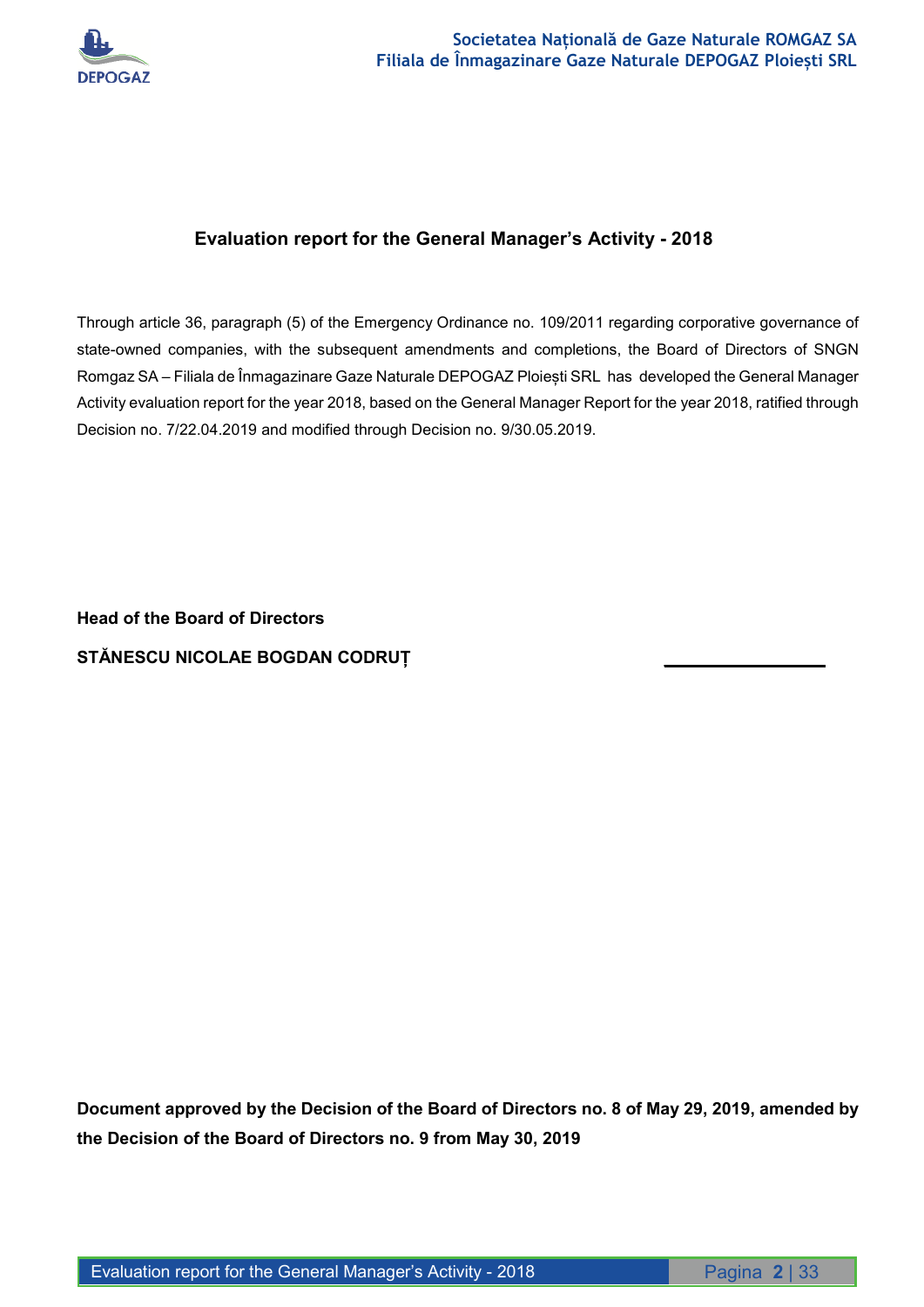

# **Table of content**

| $\mathbf{1}$ . |                                                                                      |  |
|----------------|--------------------------------------------------------------------------------------|--|
| 1.1.           |                                                                                      |  |
| 1.2.           |                                                                                      |  |
| 2.             |                                                                                      |  |
| 2.1.           |                                                                                      |  |
|                |                                                                                      |  |
|                |                                                                                      |  |
|                |                                                                                      |  |
|                |                                                                                      |  |
|                |                                                                                      |  |
|                | 2.1.2.2. Optimizing, developing and diversifying the underground storage activity 13 |  |
| 2.2.           |                                                                                      |  |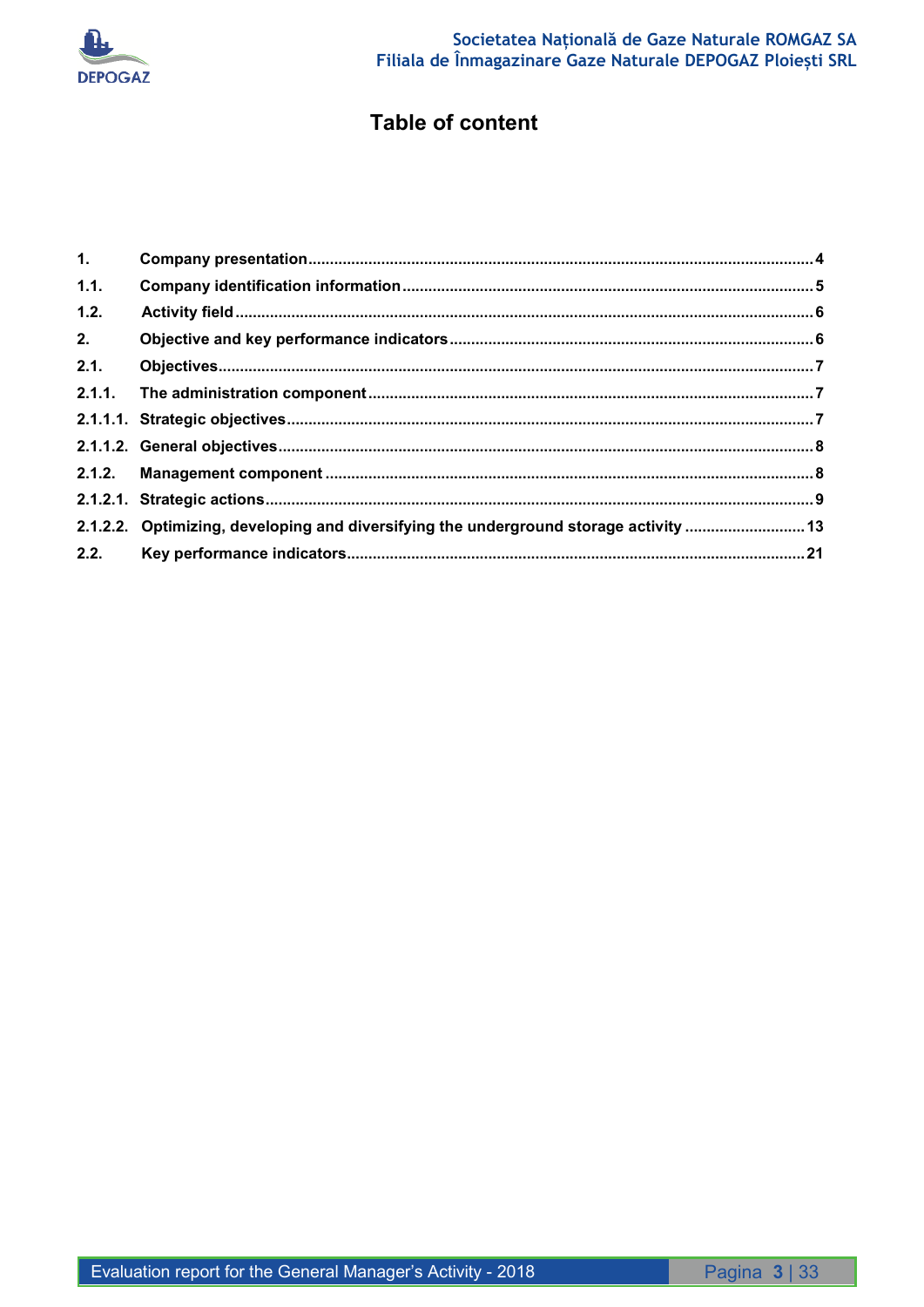

# *1. Company presentation*

The current strategic document elaboration is within the context of the relevant legislation at European and national level regarding corporate governance for state-owned companies, specifically the Emergency Ordinance no. 109 / 2011 with the subsequent amendments and completions and E.O. 722/2016 for the approval of the methodology norms for the enforcement of Government Ordinance no. 109/2011 regarding corporate governance of state-owned companies.

#### **Who is DEPOGAZ?**

SNGN. Romgaz S.A. – Filiala de Înmagazinare Gaze Naturale DEPOGAZ Ploiești SRL ("**DEPOGAZ**") is the main underground storage operator in Romania, with a market share of approximately 90.31% of the total active storage capacity in Romania.

Through the Extraordinary General Stockholders Gathering Decision of SNGN Romgaz SA no. 10/19.12.2014, based on 2009/73/CE Directive of the European Parliament and of the European Union Council, adopted into domestic legislation within the Electric energy and natural gas Law no. 123/2012, with subsequent amendments and completions, the storage of natural gas activity was separated from SNGN Romgaz SA and has been undertaken by SNGN Romgaz SA – Filiala de Înmagazinare Gaze Naturale DEPOGAZ Ploiești SRL (Underground Storage of Natural Gas Subsidiary DEPOGAZ Ploiesti SRL), as independent operator starting with the 1<sup>st</sup> of April 2018.

Natural gas is stored with the purpose of:

- a) Ensuring the gas supply security to final consumers;
- b) Stabilizing seasonal, daily and hourly consumption variations with the available gas sources;
- c) Continuously balancing the National Transmission System;
- d) Undertaking other commercial activities.

#### **DEPOGAZ VISION**

To modernize the existing natural gas storage capacities and to create a high degree of flexibility, including through alternative injection/withdrawal regime, contributing to a competitive domestic gas market and to the development of the energy markets and of regional energy security mechanisms, adhering to common European Union rules.

#### **DEPOGAZ MISSION**

- Increasing the customer and stakeholders' satisfaction;
- Ensuring the natural gas storage service availability and promptitude;

 Efficiently and operatively performing storage infrastructure works without affecting client and stakeholders' interests.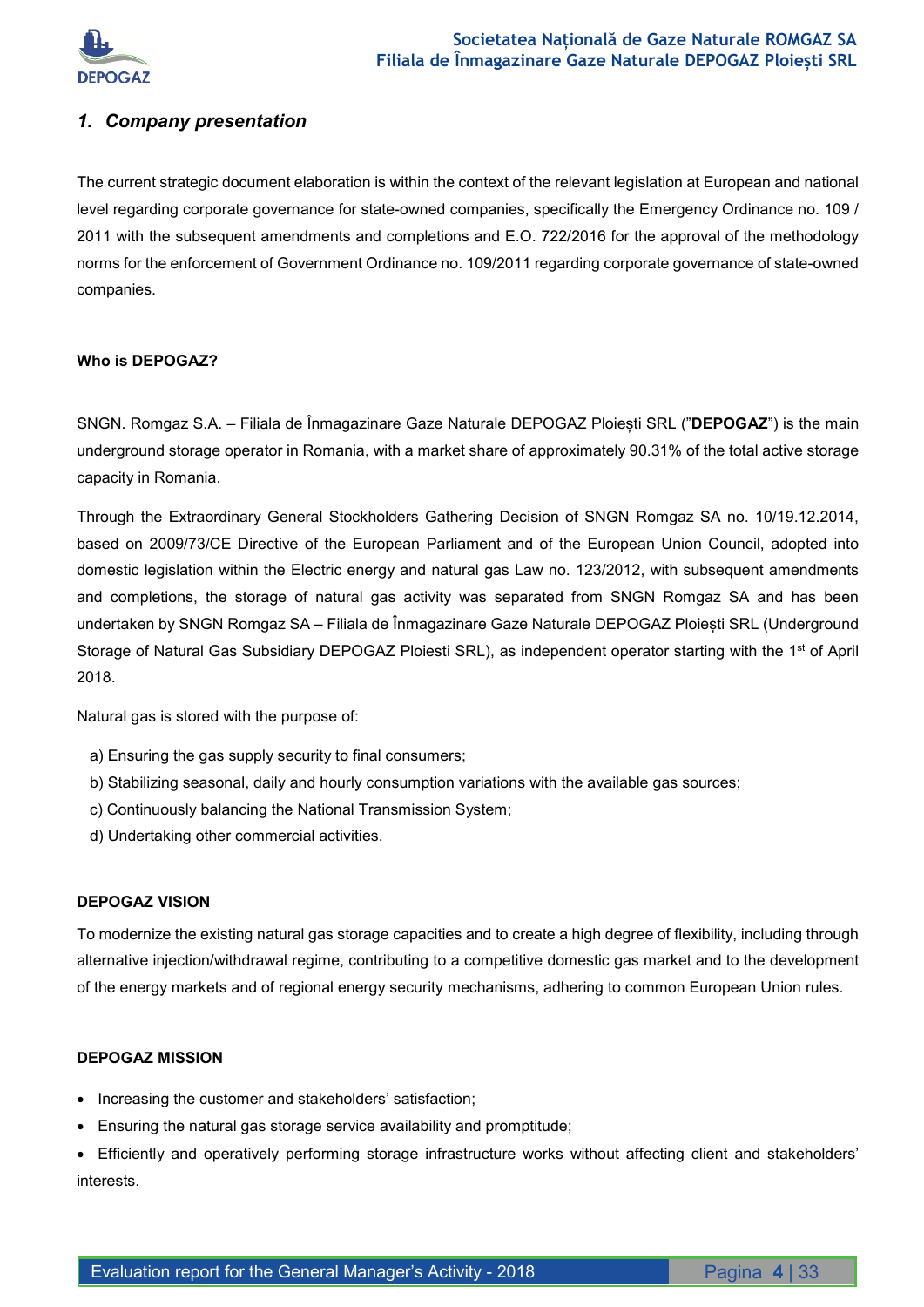

#### **DEPOGAZ VALUES**

- *Continuous improvement, adaptability and growth;*
- *Social responsibility and respect for the surrounding environment;*
- *Professionalism, efficiency and performance.*
- **Excellence** is the target we aim for and encourage in all we do, through offering innovative solutions for problem resolution which ensure remarkable results for our partners.
- *Integrity* is the mandatory requirement for all Company employees. We promote *transparency, honesty and fairness* both within the organization, but more so in the relationship with our clients and partners.
- *Professionalism and Promptitude* define our team which promotes the importance of a correct and transparent clients with the highest importance.
- *Loyalty* lays at the foundation of building a long-term relationship with our clients and partners.

# **Company name** SNGN Romgaz SA – Filiala de Înmagazinare Gaze Naturale DEPOGAZ Ploiești SRL **Headquarters address** 184 Ghe. Gr. Cantacuzino Str., Ploiești, jud. Prahova, postal code 100492 **Tel/fax no.** 0374-403800 / 0344-569391 **E-mail/ internet page** secretariat@depogazploiesti.ro www.depogazploiesti.ro **Unique fiscal identification number** 34915261 **Commerce Register number** J29/1181/21.08.2015 **Main activity field** CAEN class 5210 Storage **Secondary activity fields** CAEN class 0910 – Activities and services related to the withdrawal of oil and natural gas; CAEN class 7022 – Consulting activities for business and management; CAEN class 4221 – Construction works for fluids utility projects; CAEN class 7112 – Engeneering works and technical consulting related to this; CAEN class 4321 – Electrical instalations works; CAEN class 7120 – Testing and technical analysis works, including for natural gas; CAEN class 2562 – General mechanical operations; CAEN class 5224 – Handling activities.

#### *1.1. Company identification information*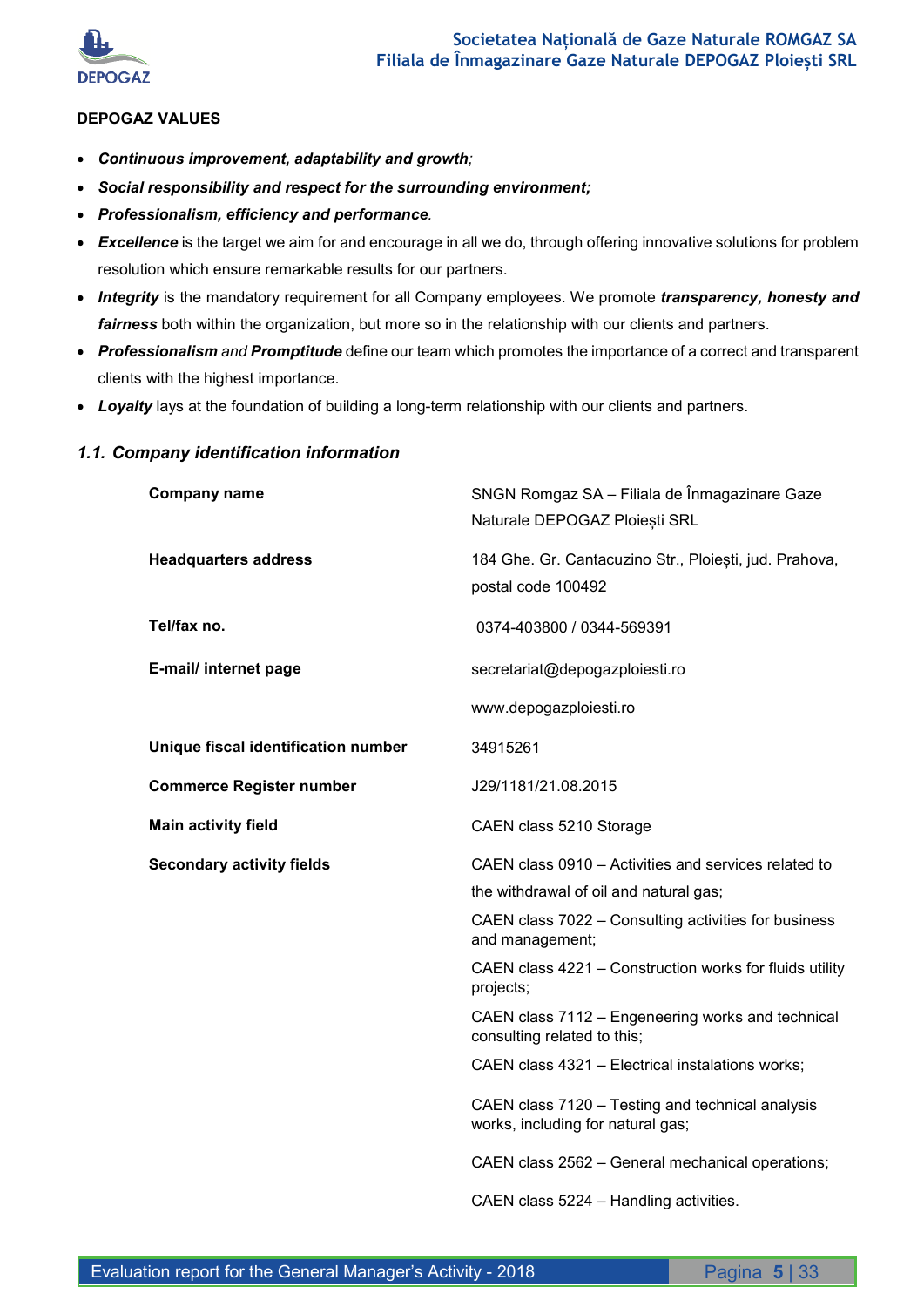

DEPOGAZ is a state-owned company, constituted as a subsidiary, with the legal personality of a limited responsibility company (S.R.L.), in which SNGN Romgaz S.A. is sole shareholder. The company is established within the confines of Companies law no. 31/1990, republished with its subsequent addendums and completions, Emergency Ordinance no. 109/2011 regarding corporate governance for state-owned companies, with subsequent addendums and completions and functions under Romanian legislation and the Articles of Incorporation.

#### *1.2. Activity field*

DEPOGAZ, as storage operator is a legal entity which undertakes gas storage activities and is responsible for operating natural gas storage equipment in safe conditions.

The activity field is represented by the underground storage of natural gas more specifically all the activities and operations undertaken by the storage operator for or related to the storage capacity booking in the underground storage facilities and for the injection, storage and withdrawal from these facilities of determined quantities of natural gas.

The natural gas storage process takes place usually in 2 stages: the injection cycle from April until October and the withdrawal cycle, from November to March, but the cycles can be reversed alternatively upon specific exceptional requests from clients or from the TSO.

#### **Injection cycle (April - October)**

The gases from the National Transmission System (NTS) are measured, purified, compressed (when necessary) and injected into the underground storage facilities of natural gas operated by DEPOGAZ through injection/withdrawal wells.

#### **Withdrawal cycle (November-March)**

The gases withdrawn from each storage facility are directed to conditioning equipment (heating, pressure and therefore temperature reduction, impurity separation), drying, compression (if needed), measuring and delivery into the NTS at the quality parameters required by law.

#### *2. Objective and key performance indicators*

Measuring company performance represents an improvement process for its activity and for the use of required resources with the purpose of efficiently achieving the strategic goals by the company management and administrators through the company Administration plan, which contains the administration component, the management component and key performance indicators both financial and nonfinancial for the calculation of variable compensation.

**Strategic objectives contained by the company Administration plan for the 2018-2022 period are derived from the Letter of Expectations issued by the Sole Shareholder SNGN ROMGAZ SA** in order to accomplish the optimization, development goals and activity diversification for natural gas underground storage by reconsidering its importance, to ensure continuous security and supply flexibility for natural gas, identifying new growth opportunities and diversification for subsidiary activities both internally and regionally, performance growth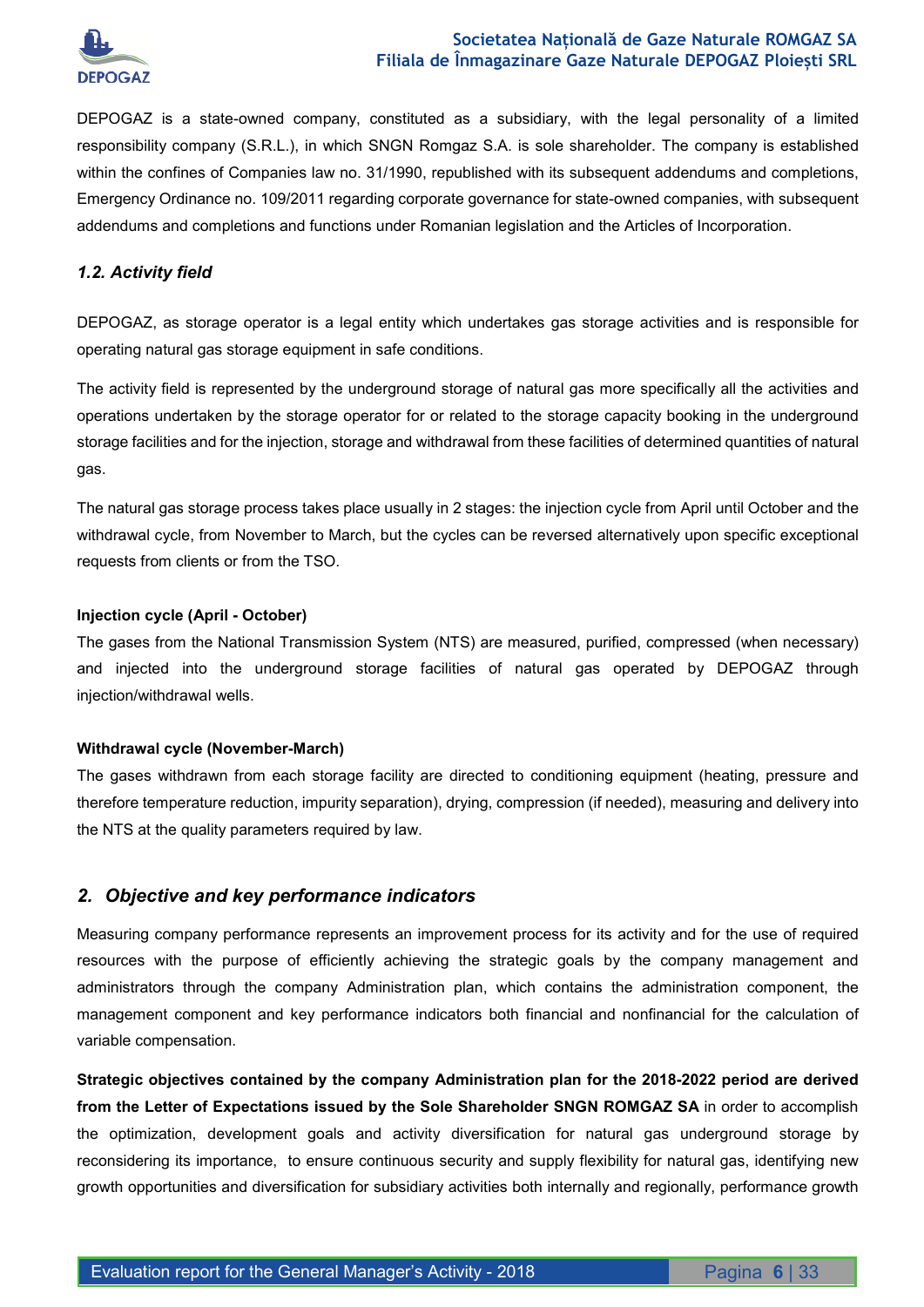

of the subsidiary, performant management and the implementation and development of corporate governance principles.

#### *2.1. Objectives*

#### *2.1.1. The administration component*

The administration component of the Administration plan for the 2018-2022 period was elaborated in accordance with art. 30 par. (1) of EO no. 109/2011 regarding corporate governance for state-owned companies with subsequent addendums and completions and Executive Decision no. 722/2016 approving the methodology norms for some stipulations of EO no. 109/2011 regarding corporate governance of state-owned companies, by the Board of Directors of SNGN Romgaz SA – Filiala de Înmagazinare Gaze Naturale DEPOGAZ Ploiești SRL appointed through Sole Shareholder Decision no. 161/18.09.2018.

The administration component of the Administration plan was approved through Board of Directors Resolution no. no. 15/11.10.2018.

Detailed analysis of the company by its activity segments led to the proposal of strategic growth objectives, corroborated with the identification of the key performance indicators set for the mandate period.

#### *2.1.1.1. Strategic objectives*

The strategic objectives of the company for the 2018-2022 period are formulated with the purpose of capitalizing oportunities and consolidating existing company strenghts:

- A. Increasing the daily withdrawal capacity from the storage facilities To reach this objective DEPOGAZ has developed a project for Bilciuresti increase of daily withdrawal capacity
- B. Increasing the storage capacity for natural gas in existing storage facilities To reach this objective, DEPOGAZ will update feasibility studies regarding:
	- Storage capacity increase in the Sarmasel underground storage facility from 900 mil Cm/cycle to 1.550 mil. Cm/cycle – Stage II
	- Storage capacity increase in the Ghercesti underground storage facility from 150 mil Cm/cycle la 600 mil. Cm/cycle – Stage II
- C. New underground gas storage facilities in depleted fields To reach this objective, DEPOGAZ will:
	- Elaborate a feasibility study for the conversion to underground storage facility of a depleted field situated in North-East Romania with an active capacity of approx. 200 mil. Cm/cycle;
	- Elaborate a feasibility study for the conversion to underground storage facility of a depleted field located in the South-West of Romania with an active capacity of approx. 400 mil. Mc/cycle.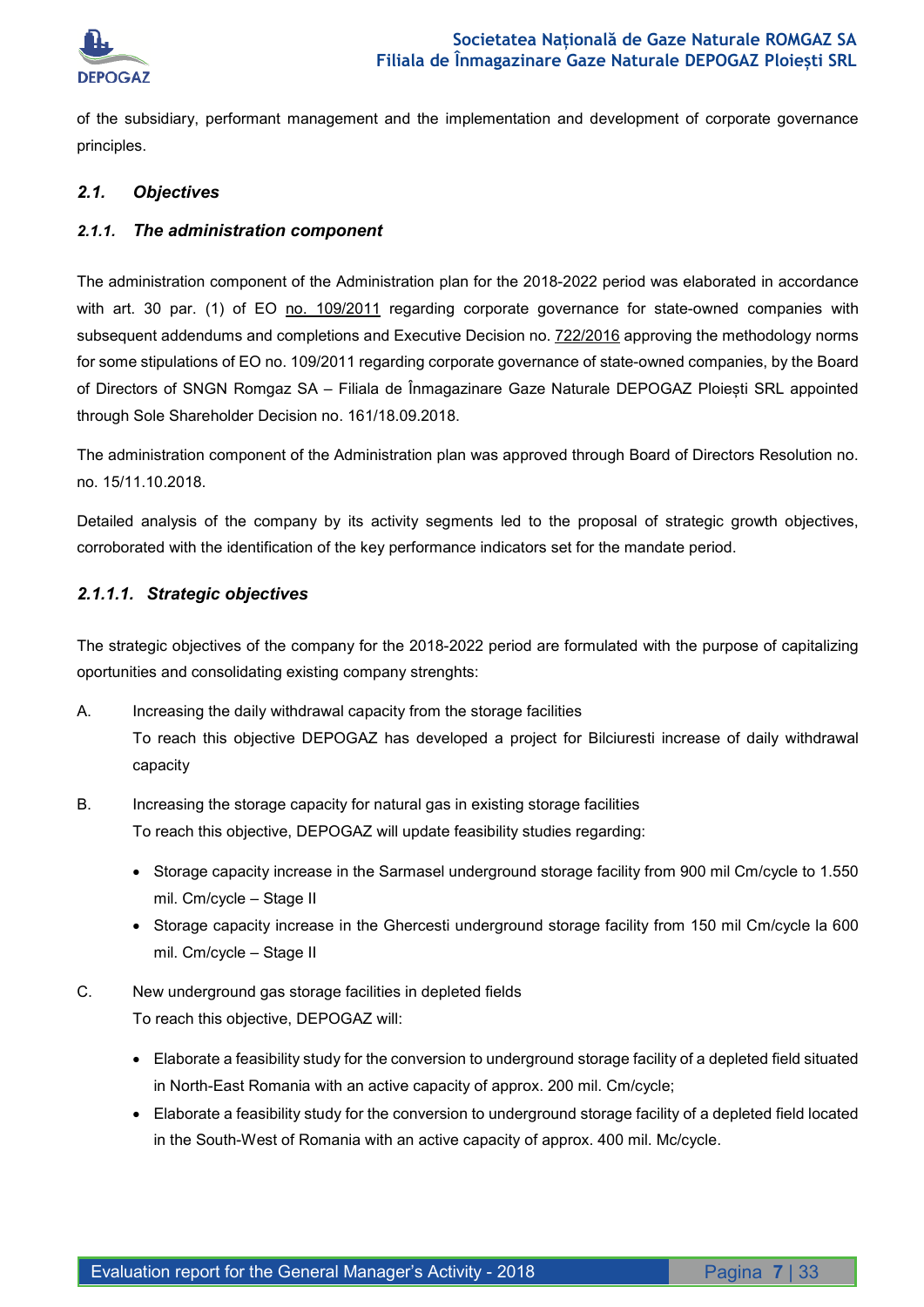

#### *2.1.1.2. General objectives*

- 1. Optimization, growth and diversification of the natural gas underground storage activity through reconsidering its importance, to ensure security, continuity and flexibility in the gas supply chain.
- 2. Increasing the storage capacity.
- 3. Increasing the subsidiary performance.
- 4. Increasing storage facilities efficiency with the purpose of increasing the natural gas withdrawal.
- 5. Increasing the daily withdrawal capacity from storage facilities through investments which diminish the natural gas import dependence.
- 6. Optimizing and improving the organizational structure of the subsidiary.
- 7. Extending the activity of the subsidiary to a regional level through the identification of new business opportunities.
- 8. Consolidating the natural gas underground storage service market position.
- 9. Implementing corporate governance and a new code of ethics and integrity.
- 10. Developing reporting capabilities, control and risk management.
- 11. Responsible and active involvement into corporate social responsibility actions.

#### *2.1.2. Management component*

The management component of the Administration plan for the period 2018-2022, was elaborated in accordance with art. 30 par. (1) of EO no. 109/2011 regarding corporate governance for state-owned companies with subsequent addendums and completions and Executive Decision no. 722/2016 approving the methodology norms for some stipulations of EO no. 109/2011 regarding corporate governance of state-owned companies, by The General Manager of DEPOGAZ appointed through the Board of Directors Resolution no. 17/09.11.2018.

The Management component of the Administration plan is based on the General Manager's vision for a strategic growth of DEPOGAZ for the period 2018-2022, considering the company natural gas storage activity performance to present time, the context and current trends in the storage service market at national and international level, as well as the forecasts and perspectives which can be anticipated in order to maintain a modern, financially viable, economically sustainable company, an operator which offers quality services to its clients and is accountable to interested parties, responsible to society and the environment while maintaining sustainable growth.

The Management component of the Administration plan was approved through the Board of Directors Resolution no. 19/04.12.2018.

The Management component of the Administration plan presents the managerial team's action plan to reach objectives and performance indicators, actions which presume designing, implementing, monitoring and evaluating the suitable managerial processes, support actions in reaching the desired goals.

The Management component of the Administration plan was elaborated based on DEPOGAZ goals and strategic objectives, as natural gas storage operator, according to the sole shareholder's expectations, SNGN Romgaz SA and in the current socio-economic context.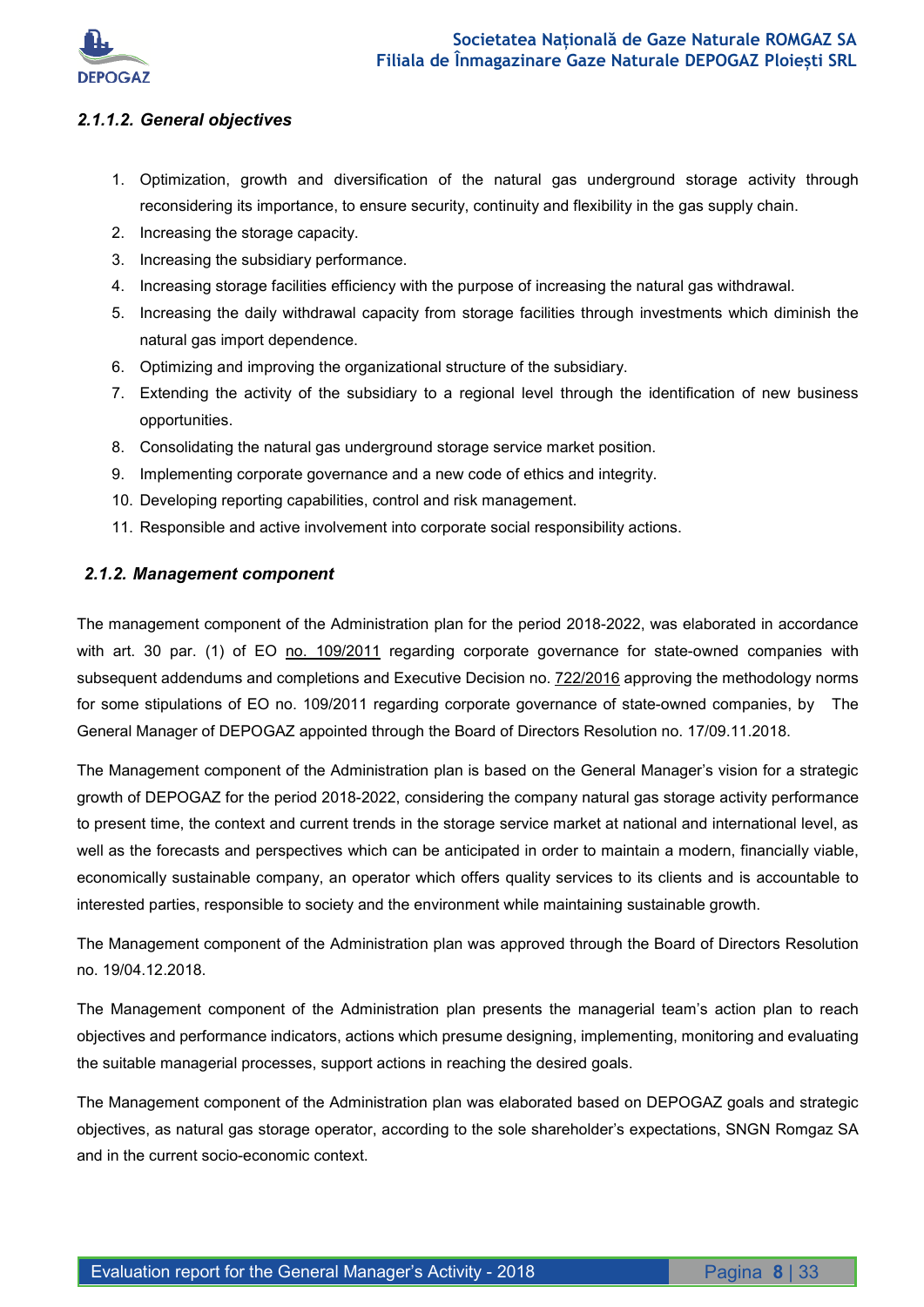

In the elaboration of the Management component, DEPOGAZ managers have considered priorities and key targets for SNGN Romgaz SA - Filiala de Înmagazinare DEPOGAZ Ploieşti SRL activities, as well as the risks to which the subsidiary may be exposed to.

The strategic objectives of DEPOGAZ for the period 2018-2022 are formulated based on the diagnostic analysis conducted and the proposed growth perspectives with the purpose of capitalizing opportunities and consolidating key strengths which exist within the company, attributing specific actions to be taken for each objective.

#### *2.1.2.1. Strategic actions*

#### **I. Increasing subsidiary performance**

#### **Strategic directions:**

- $\checkmark$  Rational use of company financial resources through the elaboration, pursuit and analysis of the budgetary execution;
- $\checkmark$  Increasing the activity profitability through the efficient use of material, human and financial resources;
- $\checkmark$  Optimizing operating expenses and maintaining a growth level for them which is lower than the operating revenue growth;
- $\checkmark$  Improving the product, works and services acquisition process through dynamic planning and prioritization, with the purpose of ensuring in a timely manner the service and product quantities necessary for day to day operations and investments;
- $\checkmark$  Continuous growth of the labor force qualification and of its motivation in order to improve company performance and work productivity;

#### **Action plan:**

#### *Financial management:*

- Consolidating the financial management of the Subsidiary through financial, risk and performance processes management;
- Ensuring capital use efficiency through continuous monitoring of the financial effort for each decision to be made within the managed period;
- Ensuring the necessary funds for the Subsidiary, at the right time, in optimal conditions required at the lowest possible cost;
- Ensuring the financial support needed to perform on the market by the Subsidiary through:
	- Monitoring the capital use and influencing the decision factors from the other responsibility centers in the direction which ensures an efficient use of all the funds within the circuit;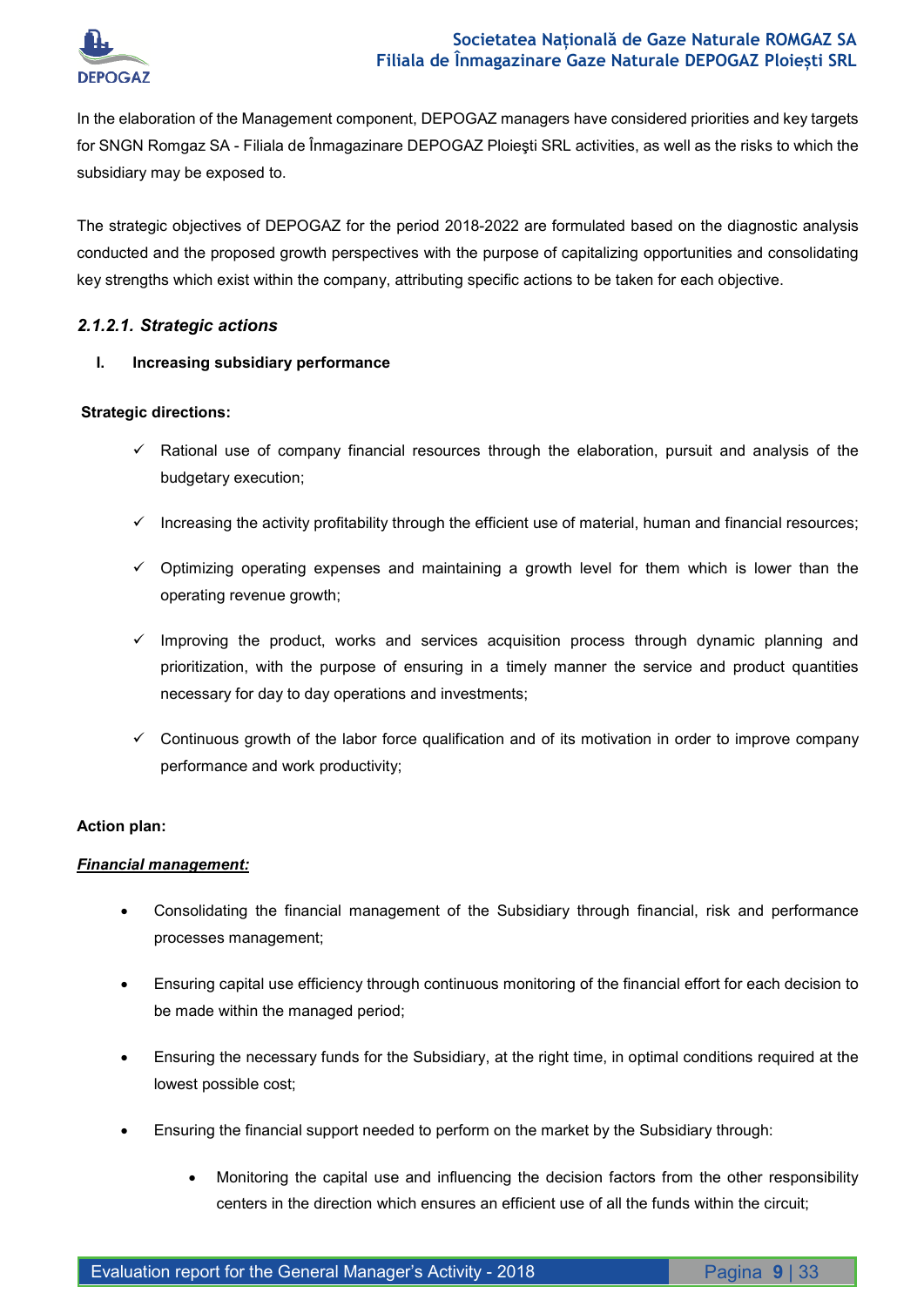

- Ensuring and maintaining financial balance both in the short and in the long run, according to the subsidiary's needs;
- Permanent control of the economic processes for ensuring the desired financial result and allocating it to the destinations established through the subsidiary's scope and objectives;
- Control and assessment of the results in order to identify deviations and causes which have generated them, the strengths and weaknesses of the company, as well as the measures which must be taken in order to correct and avoid such deviations in the future.

#### *Human resources management:*

- $\checkmark$  Improving human resources management at subsidiary level through continuous growth of the qualification level of the staff in order to maintain and improve the **existing technical expertise within the Subsidiary.**
- Financial and non-financial motivation of the staff in order to ensure performance improvement of the company and implicitly of the labor productivity;
- $\checkmark$  Rigorous planning of human resources necessary to ensure the natural gas storage activity continuity.

#### *At 31st of December 2018, DEPOGAZ employed 527 people.*

#### *Personnel number evolution for the company between 01 April – 31 December 2018:*

| <b>Specifications</b>                                                | 2018 |
|----------------------------------------------------------------------|------|
| Number of employees at the beginning of<br>the period                | 525  |
| <b>Number of newly employed people</b>                               | 31   |
| <b>Number of people which ceased</b><br>employment within subsidiary | 40   |
| Number of employees at the end of the<br>period                      | 527  |

#### *Personnel structure at the end of 2018 is as follows:*

*a) By education* 

| $\bullet$ | Higher education      | 176 |
|-----------|-----------------------|-----|
|           | • Secondary education | 179 |
| $\bullet$ | Other                 | 172 |

*b) By age* 

| under 30 years old          | 36 |
|-----------------------------|----|
| $\bullet$ 30 - 40 years old | 75 |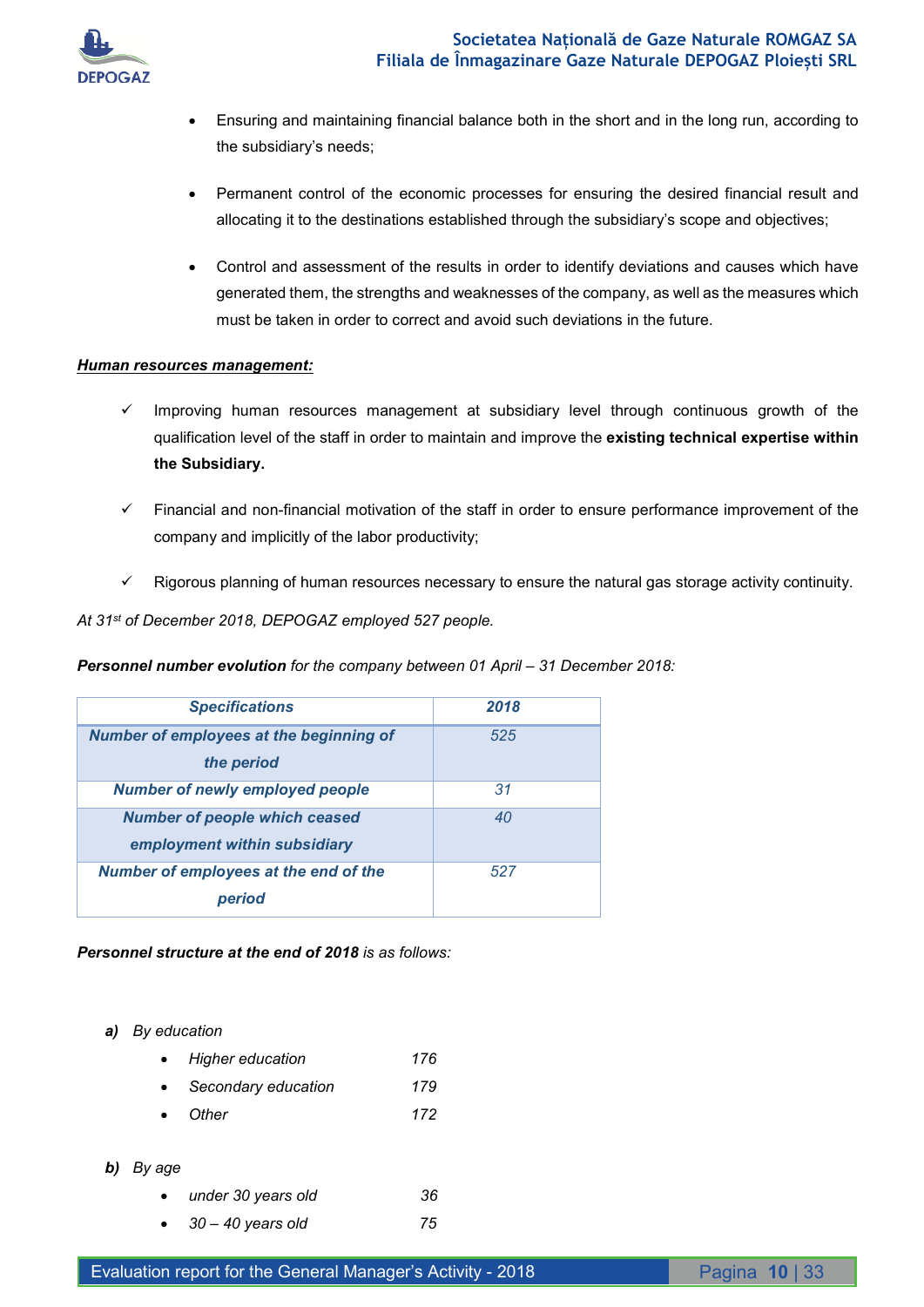

- *40 50 years old 169*
- *50 60 years old 188*
- *Over 60 years old 59*
- *c) By activity gas storage 100%*

#### *Subsidiary personnel structure is presented in the table below:*

| <b>Entity</b>             | <b>Workers</b> | <b>Foremen</b>           | <b>Technical,</b><br>Economic,<br>Socio-<br><b>Administrative</b> | <b>Total</b> |
|---------------------------|----------------|--------------------------|-------------------------------------------------------------------|--------------|
| <b>Headquarters</b>       | 20             | $\overline{\phantom{a}}$ | 147                                                               | 167          |
| Craiova storage unit      | 52             | $\overline{2}$           | 6                                                                 | 60           |
| Transilvania storage unit | 34             | $\overline{2}$           | 3                                                                 | 39           |
| <b>South Storage Unit</b> | 98             | 7                        | 3                                                                 | 108          |
| <b>Compression unit</b>   | 123            | 20                       | 10                                                                | 153          |
| <b>TOTAL</b>              | 327            | 31                       | 169                                                               | 527          |

*During 2018 (April – December), the professional qualification activity goal within DEPOGAZ was to adapt each*  employee to the requirements his/her job and work place, to perfect professional training for each of their trade, *professional conversion, obtainment of advanced knowledge, to undergo new methods and procedures necessary for their professional activities.* 

*Therefore the following were considered:* 

- *Qualifying employees (TESA and workers), through participation in various area programs, in close collaboration with qualification programs suppliers;*
- *Licensing/relicensing, according to each person's qualification and their job;*

*As a result, in 2018, a number of 308 employees have participates to professional qualification courses, for which the training and professional improvement expenses amounted to 131,416 RON.* 

 *The annual professional training plan was accomplished as follows:* 

- *252 people participated in professional training related to their activity within the company;*
- *55 people participated in licensing or relicensing courses related to their job;*
- *1 person has participated in professional conversion courses.*

*The training activity goal was to improve adaptability to the new economic market demands based on knowledge and to ensure and update qualifications necessary for all employees. For this purpose, the professional training courses' goals were:*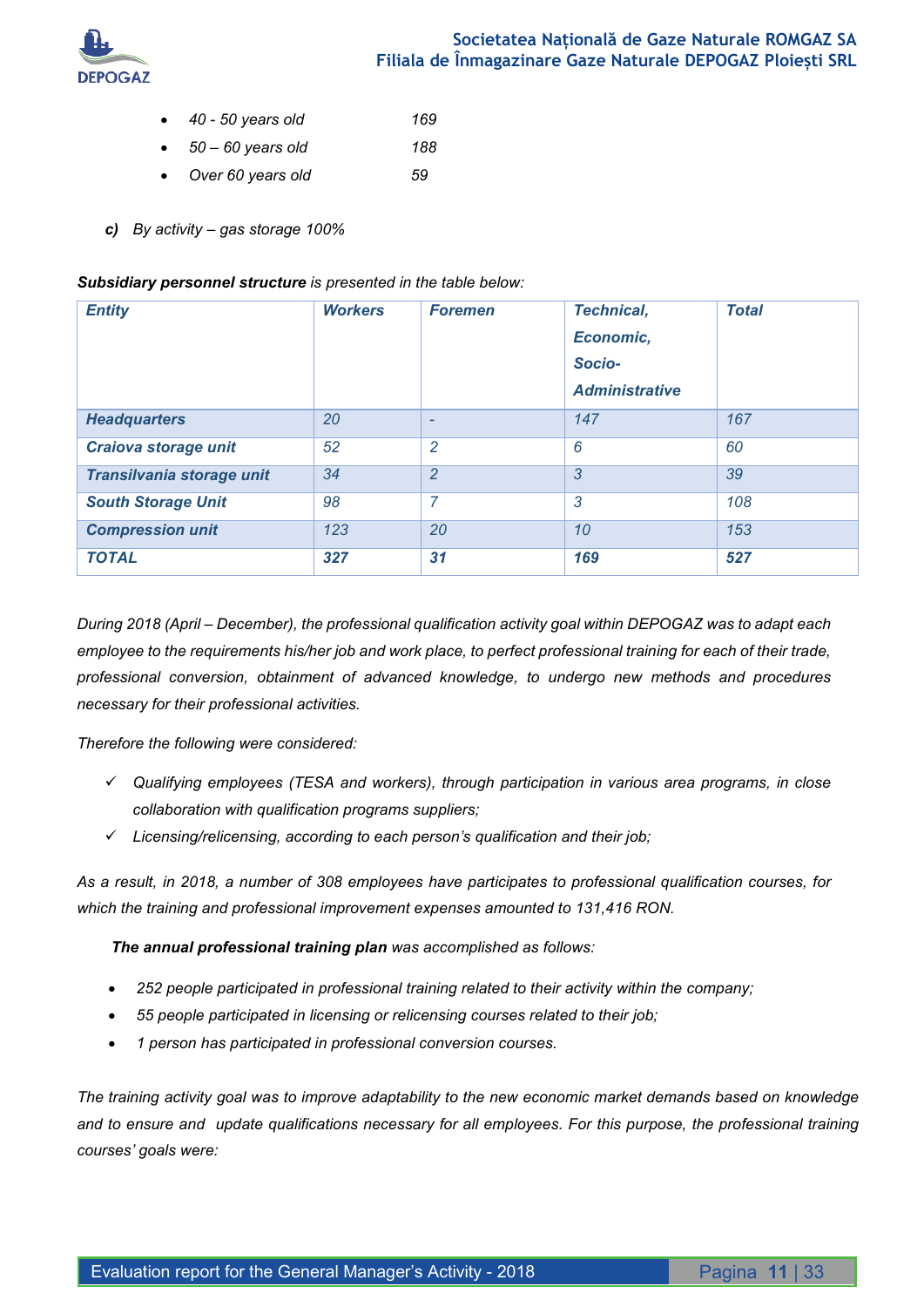



- *Knowledge of the necessary conditions to abide by Regulation no. 679/2016 regarding general data protection and free movement of personnel - GDPR, applicable since 25th May 2018 in all member states of the European Union, with the purpose of establishing a new department;*
- *Implementing International Financial Reporting Standards (IFRS) has required training for employees from the economic and financial departments;*
- *Major legislative changes in the public acquisition field have required training for employees which coordinate this activity, mainly through the development of skills required to us SEAP (Electronic system of Public Acquisitions);*
- *In order to conform to the law regarding workplace security and safety, as well as to raise awareness of this area, a training course was undertaken in the field for every premises of the company;*
- *Updating the information related to new activities undertaken by the subsidiary, following the organizational changes, namely: integrated management, internal control, internal public audit.*

#### *Risk management:*

 Designing, implementing and consolidating a performant managerial internal control by creating the 'Managerial internal control system program', which is updated annually. The Program contains the Subsidiary objectives in the managerial internal control field, structured based on the implementation and development stages and for each managerial internal control stage there are established activities, people responsible are nominated and deadlines as well as other relevant elements for the implementation and development of the managerial internal control system.

#### Realizing a suitable risk management policy for the Subsidiary requires:

- The prior analysis of all risk exposure, identifying the sources of risk being fundamental in evaluating the state-owned company's risks;
- Identifying major/strategic risks which can affect the effectiveness and efficiency of activities related to specific objectives, without ignoring rules and regulations; trusting financial information and management; protecting goods; prevention and discovery of fraud;
- Defining the acceptable tolerance/ level of exposure to risk;
- Evaluating the probability that the risk will materialize, assessing the impact and exposure;
- Making strategies (control procedures) to manage and monitor risk;
- Reducing the Subsidiary's vulnerability through risk management implementation according to its risk profile and creating the Risk register, the Risk profile and the Control measures implementation plan;
- Developing a risk management culture at Subsidiary level through the development and implementation of a performant risk management system as integrating part in the decision process.

*At DEPOGAZ level, the Managerial internal control report at 31st of December 2018 - Annex 4.3 – Governmental General Secretariat Order no. 600/2018 elaborated and approved by the General Manager, which contains the following statements:* 

- *The monitoring comity is functional;*
- *The Managerial internal control development plan is implemented and updated annually;*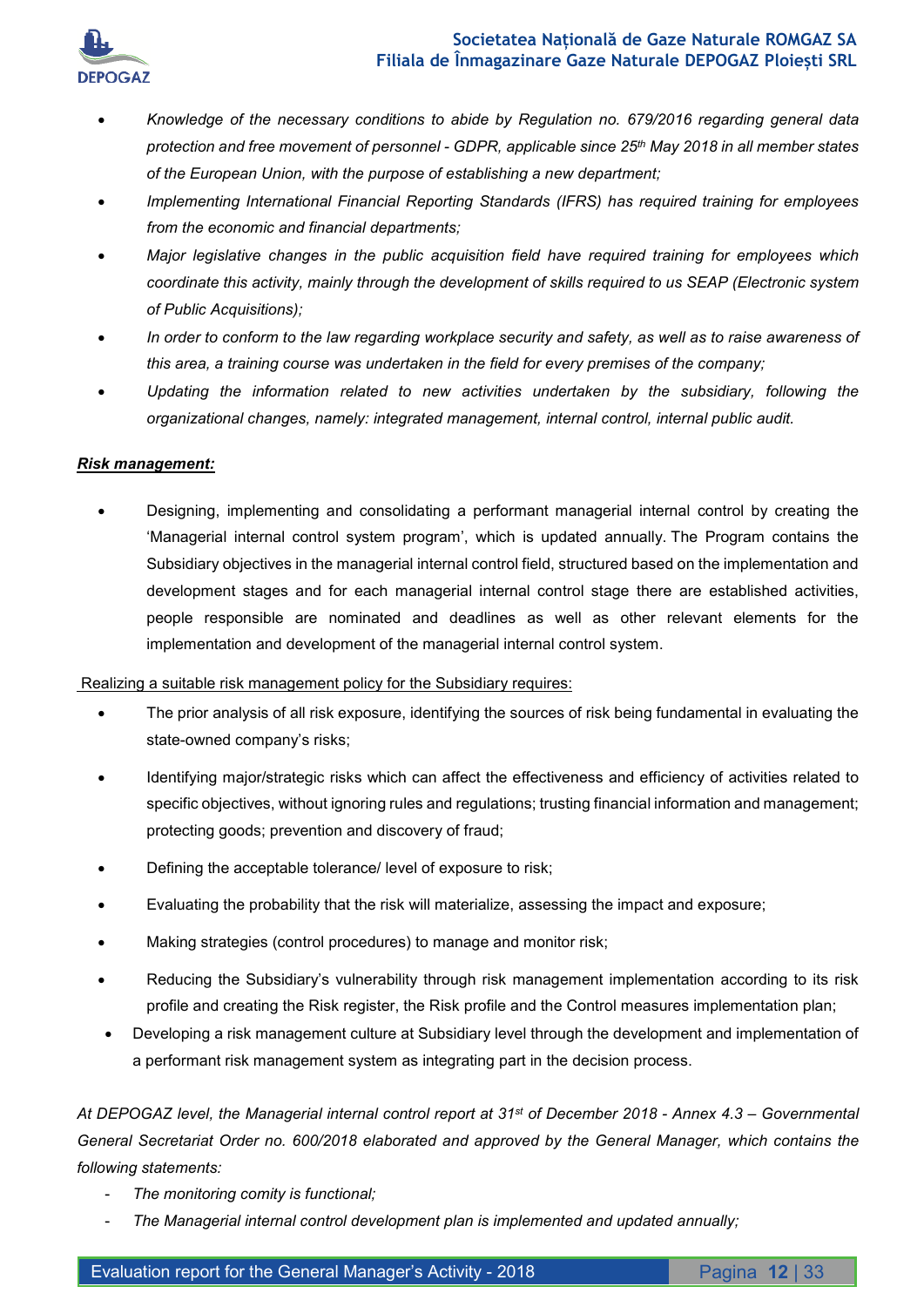

- *The risk management process is organized and monitored;*
- *The Risks register at DEPOGAZ level is updated annually and as many times as needed;*
- *The documented procedures are 94.89% elaborated from the total procedural activities inventoried;*
- *The performance monitoring system is established and evaluated for DEPOGAZ objectives and activities through performance indicators;*
- *The Internal Public Audit Office is functional and composed of two people.*

The report offers a clear image of the implementation and development stage of the internal control system of the *Subsidiary. Based on the evaluation report at the 31 st of December 2018, the managerial internal control system of SNGN ROMGAZ SA – Filiala de Înmagazinare Gaze Naturale DEPOGAZ Ploiești S.R.L. is in line with the standards contained by the Managerial internal control code.* 

#### *Integrated management system:*

- Maintaining and continuous improvement of the integrated management system, quality, healthenvironment and work safety according to SR EN standards ISO 9001:2015, SR EN ISO 14001:2015 and SR OHSAS 18001:2008
- Permanent monitoring the system reliability

*The certificate audit took place according to the Audit plan during the 10.12.2018 -11.12.2018 period. Audit criteria:* 

- *Reference standards ISO 9001:2015, ISO: 14001:2015, OHSAS 18001:2007*
- *Documented information of DEPOGAZ Integrated Management System.*
- *No irregularities were identified during the external auditing process.*

*According to the Audit report, the Integrated Management System of the company is described and integrated in accordance to the requirements of SR EN ISO 9001:2015, SR EN ISO 14001:2015 and SR OHSAS 18001:2008.* 

*The integrated Management System is effective and the certification is adequate to the activities undertaken by the company.* 

*The Integrated Management System capacity to satisfy demands regarding the achievement of the desired results was demonstrated during the external audit process, and the internal audit processes and management analysis are effective.* 

*DEPOPGAZ Company was certified by SRAC CERT (Certifying body).* 

#### *2.1.2.2. Optimizing, developing and diversifying the underground storage activity*

#### **Strategic directions**

- **1. Total storage capacity increase so that natural gas supply security, continuity and flexibility are met through:** 
	- a. Developing the existing capacity through capacity increase according to an investment program created both for 5 and 20 year periods, taking into account the gas market evolution.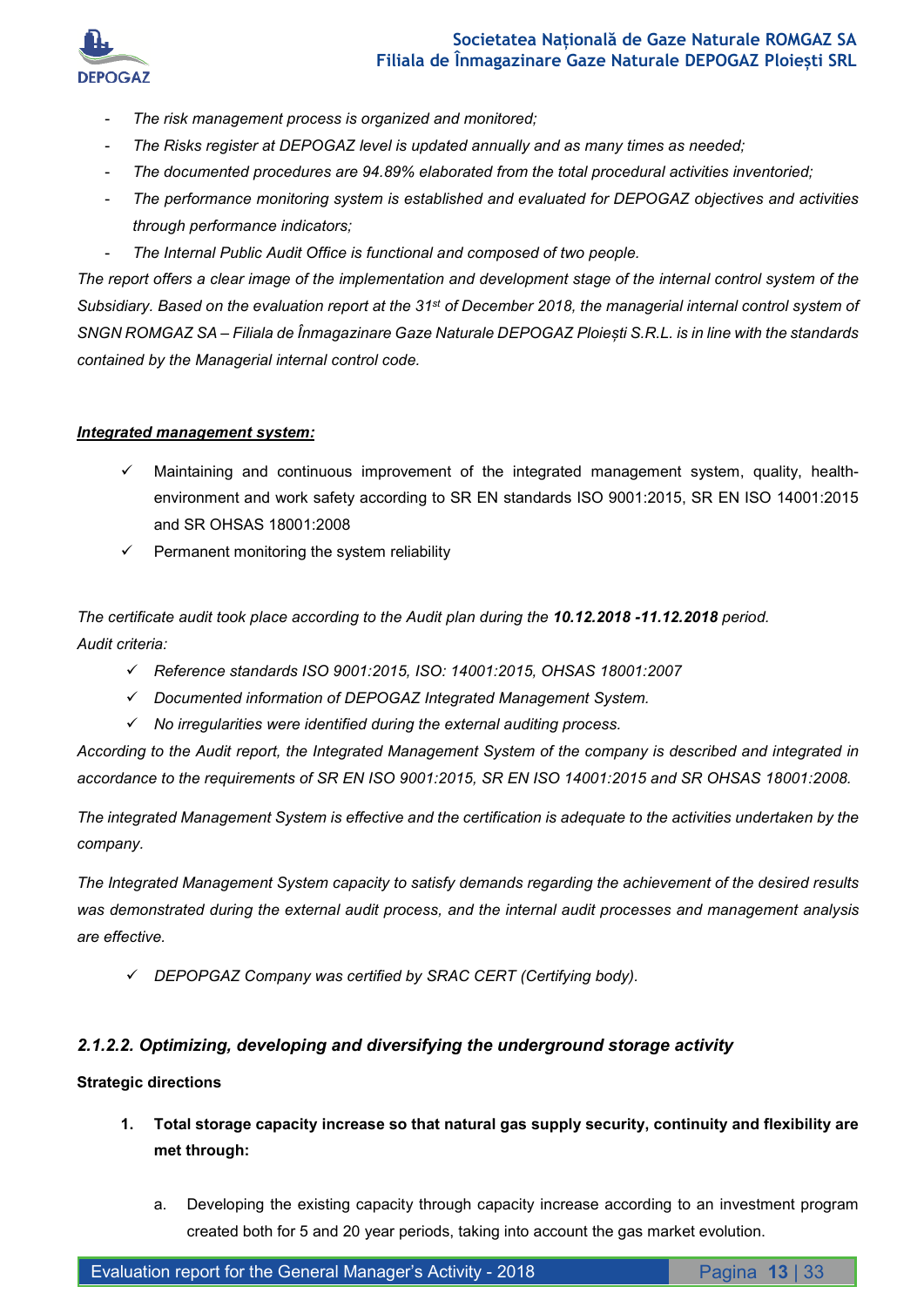

- b. Developing the daily extraction capacity from storage facilities which will ensure energetic independence for Romania;
- c. Developing the storage capacity in order to be able to play a significant role in S-E Europe.

#### **2. Ensure high flexibility for offering new services on the gas storage market through:**

a. Multi-cycle services;

b. Hourly extraction/injection services so that service beneficiaries can in turn have flexibility in their delivery to final customers.

- **3. Building new storage facilities so that supply security can be realized for areas which are vulnerable to the natural gas distribution which are:** 
	- a. Moldova Zone supplying the N-E zone of the country and ensuring the natural gas supply to Moldova Republic;
	- b. S-W Zone of Romania and eventually ensuring the gas supply to Serbia and Bulgaria;
	- c. Reducing the natural gas supply dependence of Romania to the gas imports;
	- d. Depogaz to become an important player in the S-E European regional market.

#### **The investment plan for the natural gas storage system 2018-2022**

The natural gas market in Romania is a relatively mature market and one of the most developed at European level with regards to the annual demand, the available resources and the transmission infrastructure, distribution and underground storage of natural gas. Romania is also one of the few European countries to have a reduced dependence on external natural gas sources to meet internal demand, most of the natural gas supply being covered by internal production.

The capacity for the undergroung storage facilities operated by Depogaz, starting with the 1<sup>st</sup> of April 2018, is presented in the table below:

| <b>Storage Facility</b> | <b>Active capacity</b>       |                  | <b>Extaction</b> | <b>Injection</b> |
|-------------------------|------------------------------|------------------|------------------|------------------|
|                         |                              |                  | capacity         | capacity         |
|                         | Mil.St.m <sup>3</sup> /cycle | <b>TWh/cycle</b> | <b>GWh/day</b>   | <b>GWh/day</b>   |
| <b>Bălăceanca</b>       | 50                           | 0,545            | 13,18            | 10,98            |
| <b>Bilciurești</b>      | 1.310                        | 14,326           | 152,78           | 109,13           |
| Cetatea de Baltă        | 30                           | 0,315            | 1,05             | $\mathbf{0}$     |
| <b>Ghercesti</b>        | 150                          | 1,634            | 21,40            | 21,40            |
| <b>Särmäsel</b>         | 900                          | 9,598            | 79,03            | 68,50            |
| <b>Urziceni</b>         | 360                          | 4,016            | 50,16            | 33,44            |
| <b>TOTAL</b>            | 2.800                        | 30,466           | 317,60           | 243,45           |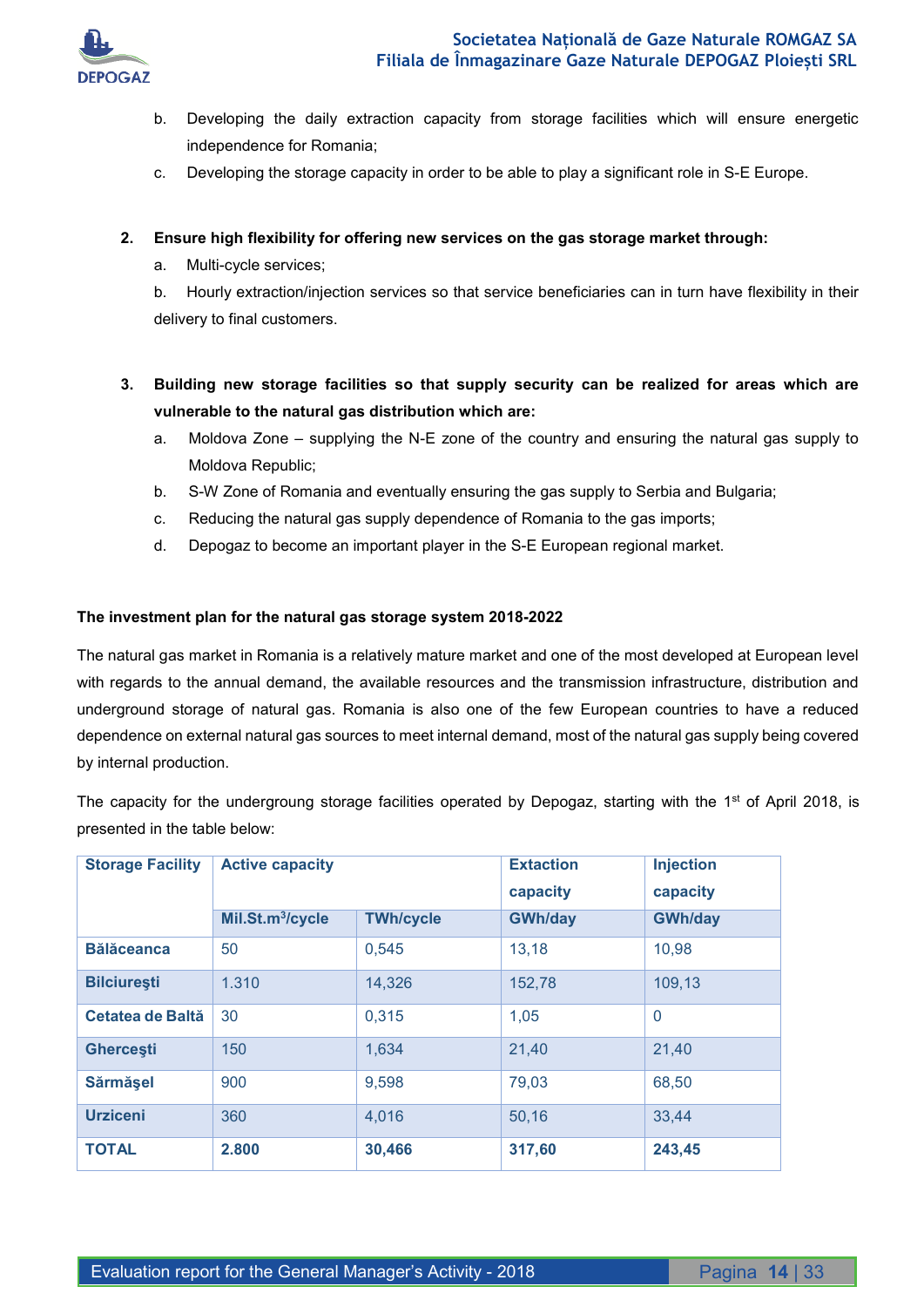

#### *Bălăceanca storage facility*

The Bălăceanca structure is situated at approx. 4 km from Bucharest.

The fixed assets which are used for the storage process are the following:

- 24 wells of which 21 Injection/extraction wells and 3 piezometric wells;
- The surface infrastructure contains:
	- Gas compressor station Bălăceanca;
	- $\checkmark$  8,4 km collecting pipelines;
	- $\checkmark$  4 separators;
	- $4$  gas thechnological measurment stations;
	- $\checkmark$  One gas drying unit;
	- $\times$  15 well gas heaters;
	- $\checkmark$  Communication and parameters acquisition optic fiber system;
	- $\checkmark$  Bidirectional fiscal measurement panel.

#### *Bilciurești storage facility*

The Bilciurești facility is situated in Dambovita county, at approx. 40 km W-NW of Bucharest.

The fixed assets used for the storage process are the following:

- 61 wells out of which 57 injection/extraction wells, 3 piezometric wells, 1 residual water injection well;
- The surface infrastructure contains:
	- $\checkmark$  Gas compression station Butimanu;
	- $\checkmark$  7 gas drying units;
	- $\checkmark$  26,5 km collecting pipelines corresponding to the 57 injection/extraction wells;
	- $\times$  50 well gas heaters;
	- $\checkmark$  24 impurity separators;
	- $\checkmark$  14 gas thechnological measurment stations;
	- $\checkmark$  37,5 km collecting pipelines;
	- $\checkmark$  Bidirectional fiscal measurement panel;
	- $\checkmark$  Residual water injection station.

#### *Cetatea de Baltă\*) storage facility*

The Cetatea de Baltă structure is situated at approx. 12 km S-W of Tarnoveni city.

Fixed assets used for the storage process are the following:

16 wells;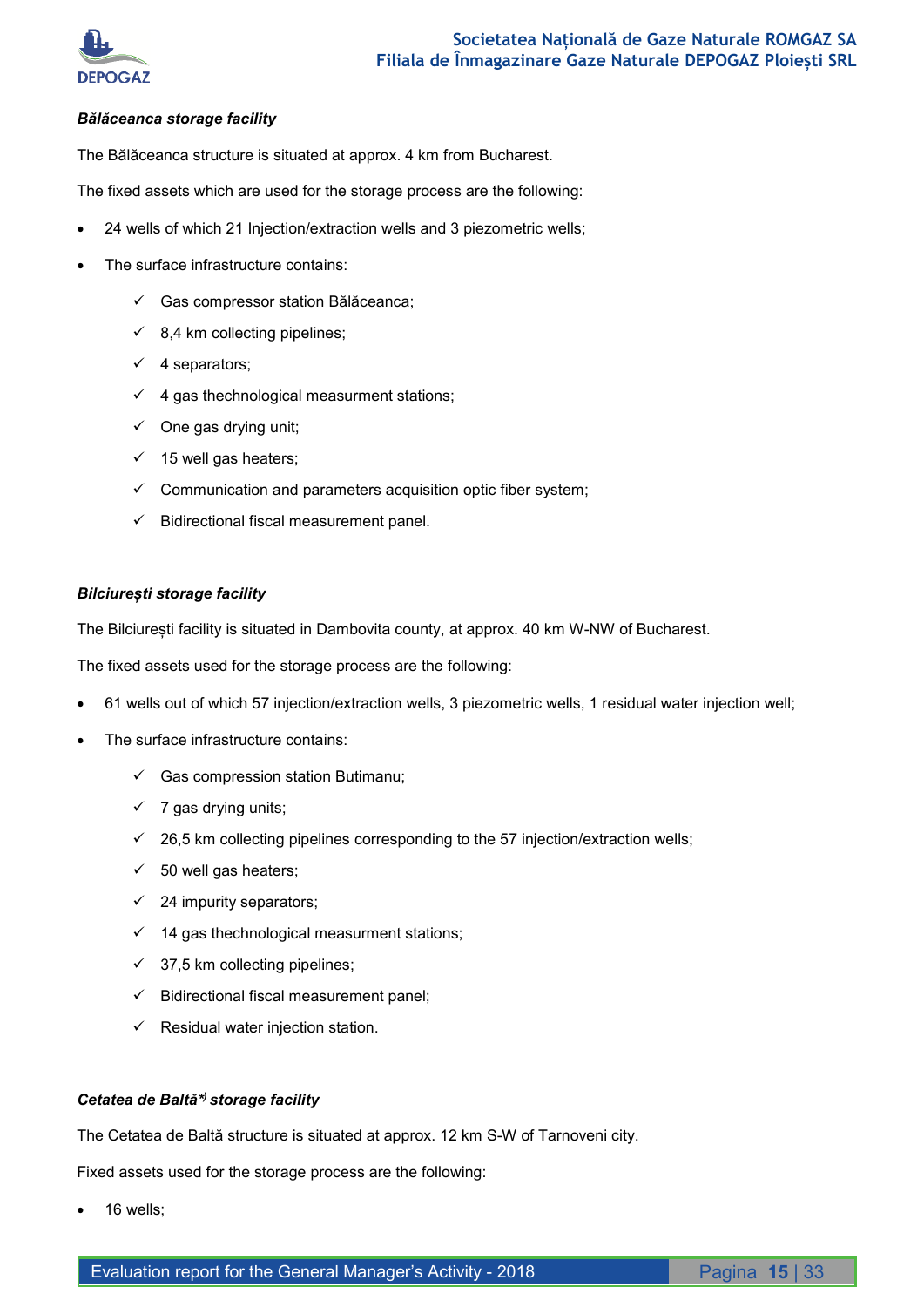

- The surface infrastructure contains:
	- $6,640$  km pipelines connected to the 16 wells;
	- $\checkmark$  9,375 km connecting pipelines;
	- $6$  gas thechnological measurment stations;
	- $6$  impurity separators;
	- $\checkmark$  Online field supervision system and gas chronograph;
	- $\checkmark$  Fiber optics parameter acquisition system.

*\* ) In 2012 the deposit study for Cetatea de Baltă has confirmed the gas migration phenomenon from the Sarmațian III storage field towards the neighboring fields, Sarmațian I, Sarmațian II, Sarmațian IV și Buglovian V. The migration phenomenon causes are of technical nature, due to the connection between the fields, the improper cementing of the casing which crosses the Sarmațian III field, which permits a gas flow between Sarmațian III field and the neighboring fields.* 

*This phenomenon was also confirmed by the storage facility study contracted by the Medias Subsidiary on fields Sarmațiene I, II, IV and Buglovian V, where an increase in gas production was shown despite the absence of development works.* 

*The studies made were signed by CTE Romgaz and filed for analysis at ANRM. During the storage cycle 2014- 2015, the Ploiesti Subsidiary has taken the decision to cease the gas injection process at the Cetatea de Baltă storage facility.* 

*At ANRM's request, in 2015 the storage facility study was updated and signed at CTE Romgaz with the signed report no. 29/29.03.2016, after which it was related to ANRM for analysis and approval.* 

*Following the analysis of the filed documents, ANRM has concluded through Document no. 97-16, the following:* 

- *1. The storage activity in Sarmatian III field is no longer viable and stopping the storage activity is justified, while the filed will return to production;*
- *2. The 245 mil. Scm quantity of gas which migrated from the Sarmatian III field into Sarmațian I, II and Buglovian V fields will be extracted through open wells at this fields and will not constitute a reserve for the hydrodynamic unit formed;*
- *3. Restarting the extraction of existing geological resources at the Sarmatian III deposit of the commercial oil field Cetatea de Balta, will be done under the conditions stipulated in the Petroleum Law no.238/2004 and under the Assignment accord of the underground storage facility Cetatea de Balta, Sarmatian III (Alba county), signed between SNGN Romgaz SA Medias and ANRM, approved through HG nr.1050/5.09.2007.*

*After Document no. 97-16was released, A.N.R.M. has asked ROMGAZ to update the commercial oil filed study Cetatea de Balta, study which was signed at C.T.E. Romgaz with Signed Statement no. 75/22.06.2018, afterwards it was sent to A.N.R.M. for analysis and approval.* 

*Following the analysis of the documents filed, A.N.R.M. has approved through Document no. 46-18, the continuation of the oil-filed exploitation according to alternative 3 proposed in the study, the alternative which also includes the Sarmatian III deposit.*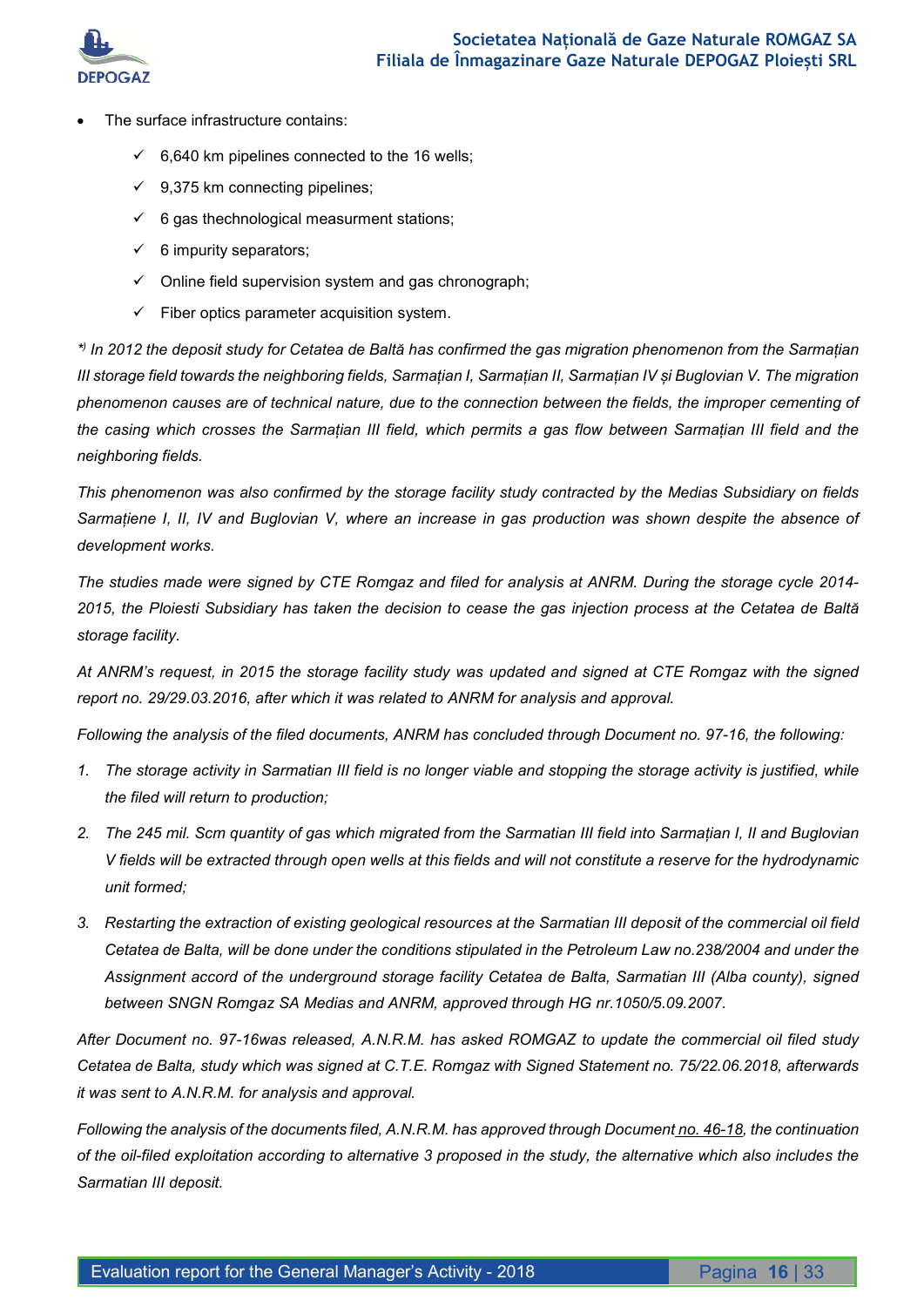

#### *Gherceşti storage facility*

The Ghercesti storage facility is located in Dolj county, in close vicinity to Craiova city.

The fixed assets used for the storage process are the following:

- 85 wells out of which 79 injection/extraction wells and 6 piezometric wells;
- The surface infrastructure contains:
	- $\checkmark$  135,7 km collecting pipelines connecting the 79 sonde;
	- $\checkmark$  22,6 km collecting pipelines;
	- 13 separatoare de impurități;
	- $\checkmark$  12 gas thechnological measurment stations;
	- $\checkmark$  One gas drying station;
	- $\checkmark$  Communication and parameters acquisition optic fiber system;
	- $\checkmark$  Bidirectional fiscal measurement panel.

#### *Sarmaşel storage facility*

The Sarmașel storage facility is situated within the Sărmășel city perimeter, 35 km N-W of Târgu-Mureș, 35 km N of Luduș and 48 km E of Cluj-Napoca.

The fixed assets which are used for the storage process are the following:

- 63 wells;
- The surface infrastructure is composed of:
	- $\checkmark$  Gas compression station Sarmasel;
	- $\checkmark$  26,7 km collecting pipelines connecting the 63 wells;
	- $\checkmark$  13,8 km collecting pipelines;
	- $\checkmark$  59 impurity separators;
	- $\checkmark$  Bidirectional fiscal measurement panel.

#### *Urziceni storage facility*

The Urziceni storage facility is located in Ialomita county, at approx. 50 km NE of Bucharest city.

The fixed assets used for the storage process are the following:

- 32 wells, out of which 31 injection/extraction wells and 1 piezometric well;
- The surface infrastructure contains:
	- $\checkmark$  Gas compressor station Urziceni;
	- $\checkmark$  19,5 km collecting pipelines which connect the 31 wells;
	- $\checkmark$  3,3 km collecting pipelines;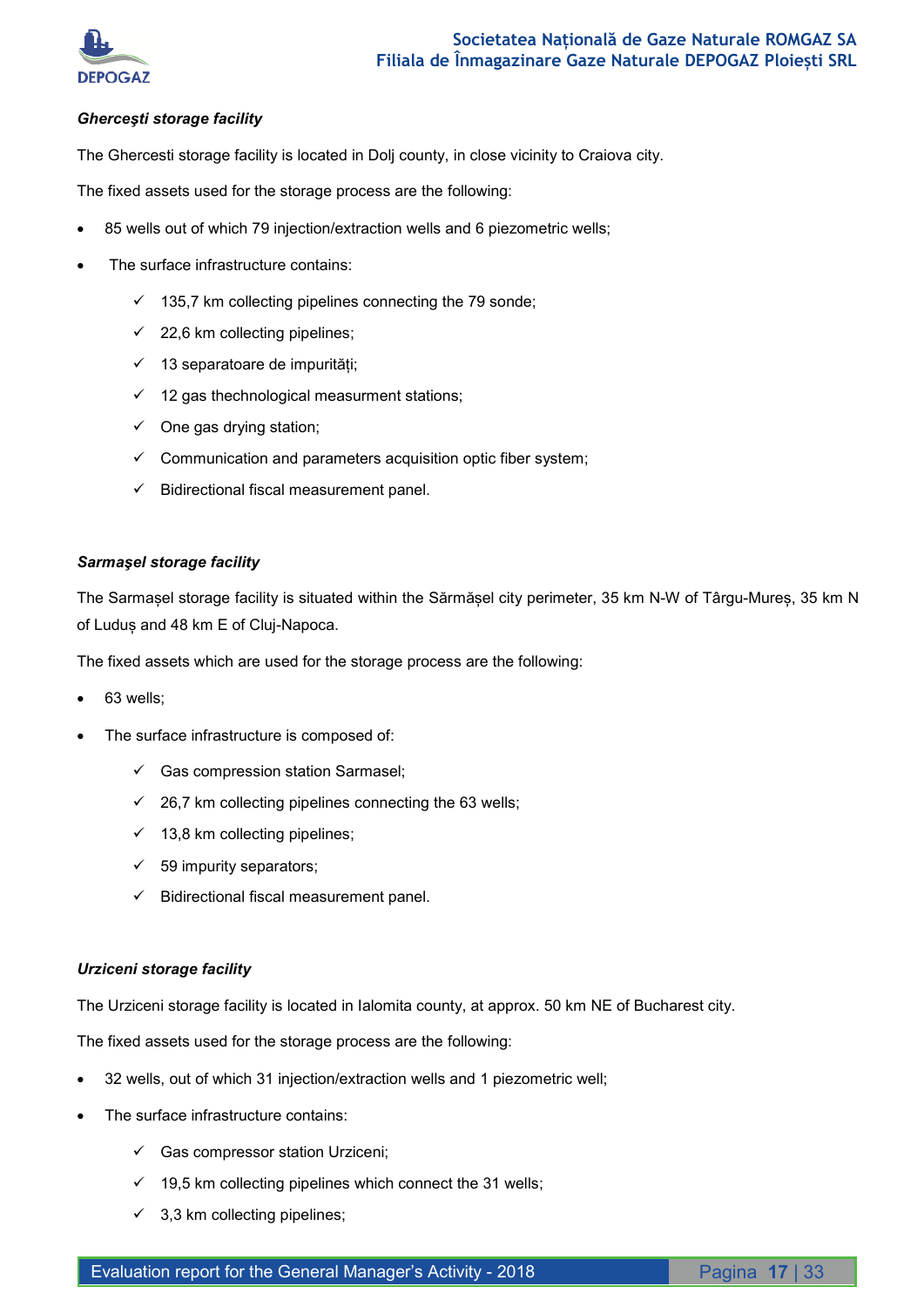

- $6$  gas thechnological measurment stations;
- $\checkmark$  31 well gas heaters;
- $\checkmark$  1 gas drying unit;
- $\checkmark$  Fiber optics parameter acquisition system;
- $\checkmark$  Bidirectional fiscal measurement system.

In order to increase the natural gas storage capacity for the facilities operated by DEPOGAZ, the following projects were proposed:

#### *Project 1. Gas storage facility upgrade - Bilciuresti*

The project's purpose is to increase the daily gas delivery rate from the Bilciuresti storage facility to 20 million m3/day and to ensure a high level of security and exploitation.

- a. Required investments:
	- Upgrading the separator, measurement and drying equipment;
	- Systemization and upgrade of the pipeline and cooling systems for the compressing station Butimanu;
	- Upgrade 19 injection/extraction wells;
	- Drilling 4 new wells;
	- 16'' gas pipeline Bilciurești –Butimanu
- b. Estimated completion year: 2025
- c. Total estimated project value: 271,15 million lei.

#### *Project 2. Gas storage facility upgrade - Urziceni*

The project's purpose is to increase the daily gas delivery rate from the Bilciuresti storage facility and to ensure a high level of security and exploitation.

- a. Required investments:
	- Upgrade 8 injection/extraction wells;
	- Drilling 2 new wells;
- b. Estimated completion year: 2022
- c. Total estimated project value 23,95 million lei

# *Project 3. Gas storage facility upgrade - Balaceanca*

The project's purpose is to increase the daily gas delivery rate from the Balaceanca storage facility and to ensure a high level of security and exploitation.

- a. Required investments:
	- Upgrading the separator, measurement and drying equipment;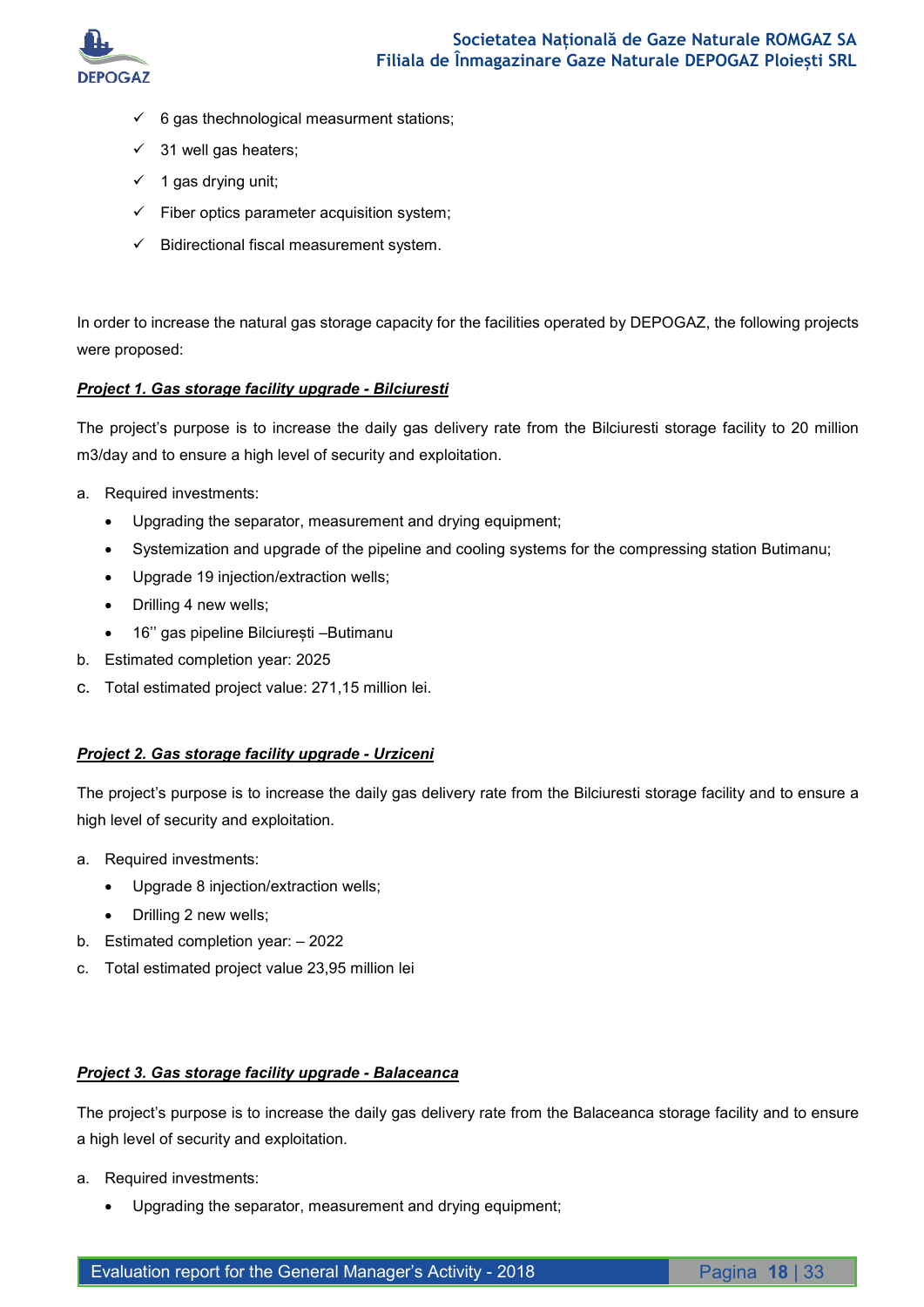

- Upgrading the energetic and automation installations for the compressor station Balaceanca;
- Upgrading 9 injection/extraction wells;
- Drilling 2 new wells;
- b. Estimated completion year: 2022
- c. Total estimated project value: 32,2 million lei

#### *Project 4. Underground natural gas storage at the Sarmasel storage facility*

The project's purpose is to increase the storage capacity of the existing underground storage facility at Sarmasel from 900 million m3/cycle la 1550 million m3/cycle (an increase by 650 million m3/cycle), an increase in the injection capacity by 4 million m3/day, to a total of 10 million m3/day, an increase in the extraction capacity by 4 million m3/day, to a total of 12 million m3/day.

- a. Required investments:
	- Compressor station extension;
	- Drying and gas measuring stations extension;
	- Technical equipment for injection/extraction wells;
	- Upgrade 46 injection/extraction wells;
	- Drilling 15 new wells;
	- Gas cushion.
- b. Estimated completion year: 2024
- c. Total estimated project value: 756,350 million lei

#### *Project 5. Underground natural gas storage at the Ghercesti storage facility*

The project's purpose is to upgrade the underground storage infrastructure for the Ghercesti storage facility to ensure the operating capacity to 600 million m3/cycle.

- a. Required investments:
	- Compressor station;
	- Gas drying and measuring equipment upgrade;
	- Upgrading 20 injection/extraction wells;
	- Ghercesti storage facility collecting pipeline NTS;
	- Gas cushion.
- b. Estimated completion year: 2025
- c. Total estimated project value: 564,45 million lei

#### *Project 6. New underground gas storage facility in Moldova*

The project's purpose is to build a new underground storage facility in N-E Romania (Moldova region) with an approx. capacity of 200 million m3/cycle, injection capacity of approx. 1,4 million m3/day, extraction capacity of approx. 2 million m3/day, by transforming one or several depleted fields, such as Pocoleni, Comănești, Todirești şi Davideni into an underground storage facility.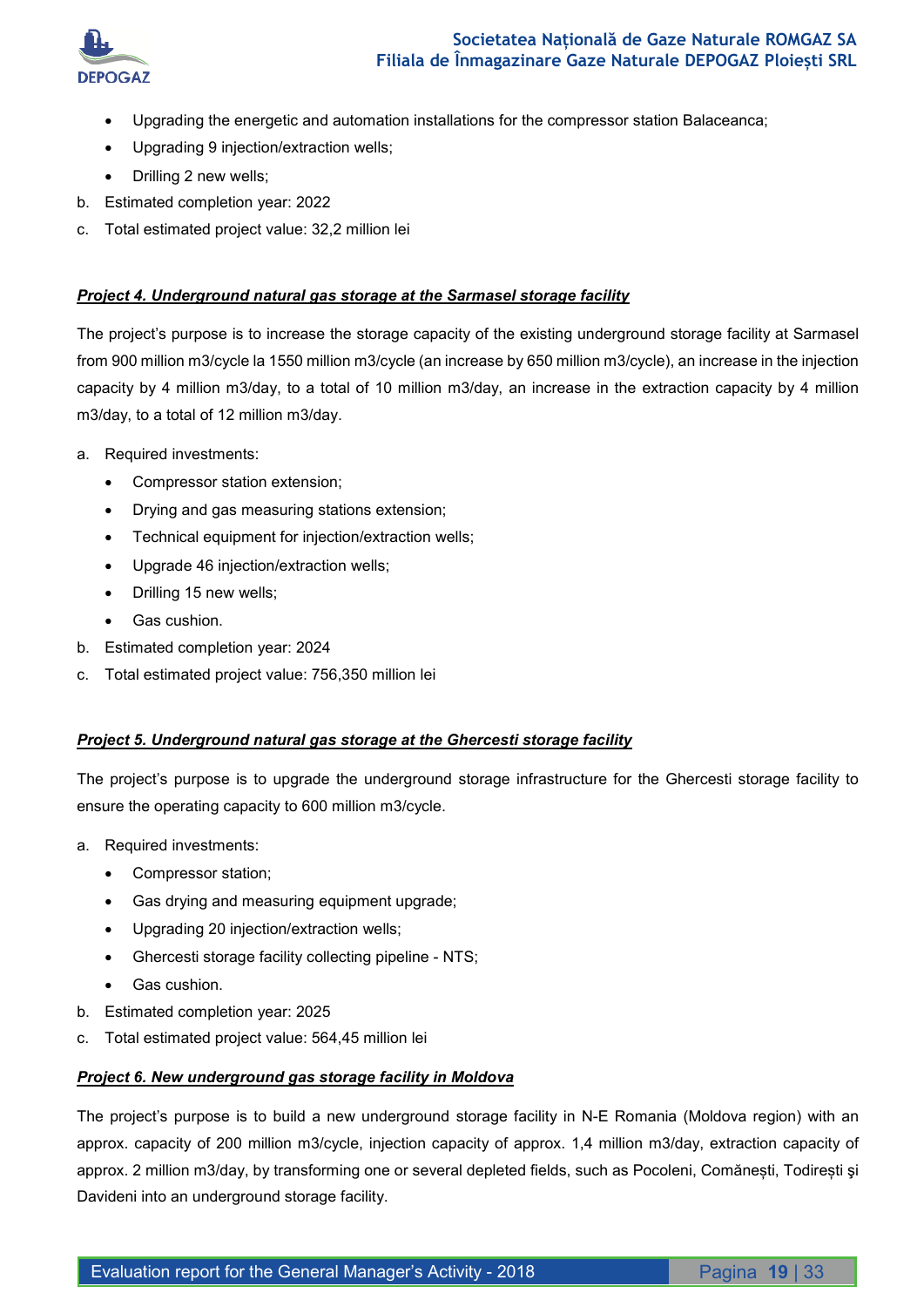

- a. Required investments:
	- Compressor station;
	- Gas drying and measurement installations;
	- Technological injection/extraction well installations;
	- Drilling injection/extraction wells;
	- Storage facility gas collector NTS;
	- Gas cushion.
- b. Estimated completion year: 2025
- c. Total estimated value of the project: 405,7 million lei

*The development stage of the natural gas storage system projects contained by the natural gas system INVESTMENT PLAN 2018-2022 is:* 

#### *1. Upgrading the natural gas storage infrastructure system - Bilciuresti*

- *In 2018 the following works were started and finalized for the following locations:*
- *a. Upgrading the separator, measurement and drying equipment for units no. 57 and 101 Bilciurești;*

*b. Elaborate the acquisition documents for upgrading 3 injection/extraction wells, start works for upgrading well no. 136;* 

*Value of works done amounts to 22,5 mil lei, equivalent to 4,83 mil euro.* 

#### *2. Natural gas storage capacity increase for the Ghercesti storage facility*

*During 2018 acquisition works started for data required in the feasibility study theme elaboration.* 

#### *3.New underground natural gas storage facility in Moldova*

*During 2018, feasibility study theme elaboration actions was undertaken.* 

#### *4.Sarmasel underground natural gas storage capacity increase Sarmașel (Transilvania)*

*During 2018, the following were started and finalized:* 

- Acquisition documents and acquisition of works for upgrading 6 injection/extraction wells, finalizing *upgrading works for number 94 and 171 wells Sarmasel;*
- *Acquisition of designing services for the feasibility study elaboration.*
- *Project entry on the IV PCI list for European financing "Dezvoltare depozit de înmagazinare gaze Sărmășel" (PCI 6.20.6-Sărmășel underground gas storage in Romania).*

*The estimated value of works done amounts to 2,75 milionl lei, equivalent to 0,59 mil euro.* 

*Underground natural gas storage system development projects are contained by the natural gas National*  **Transmission System Development Plan for the period 2018-2027, approved by ANRE through decision no.** *1954 from 14.12.2018.*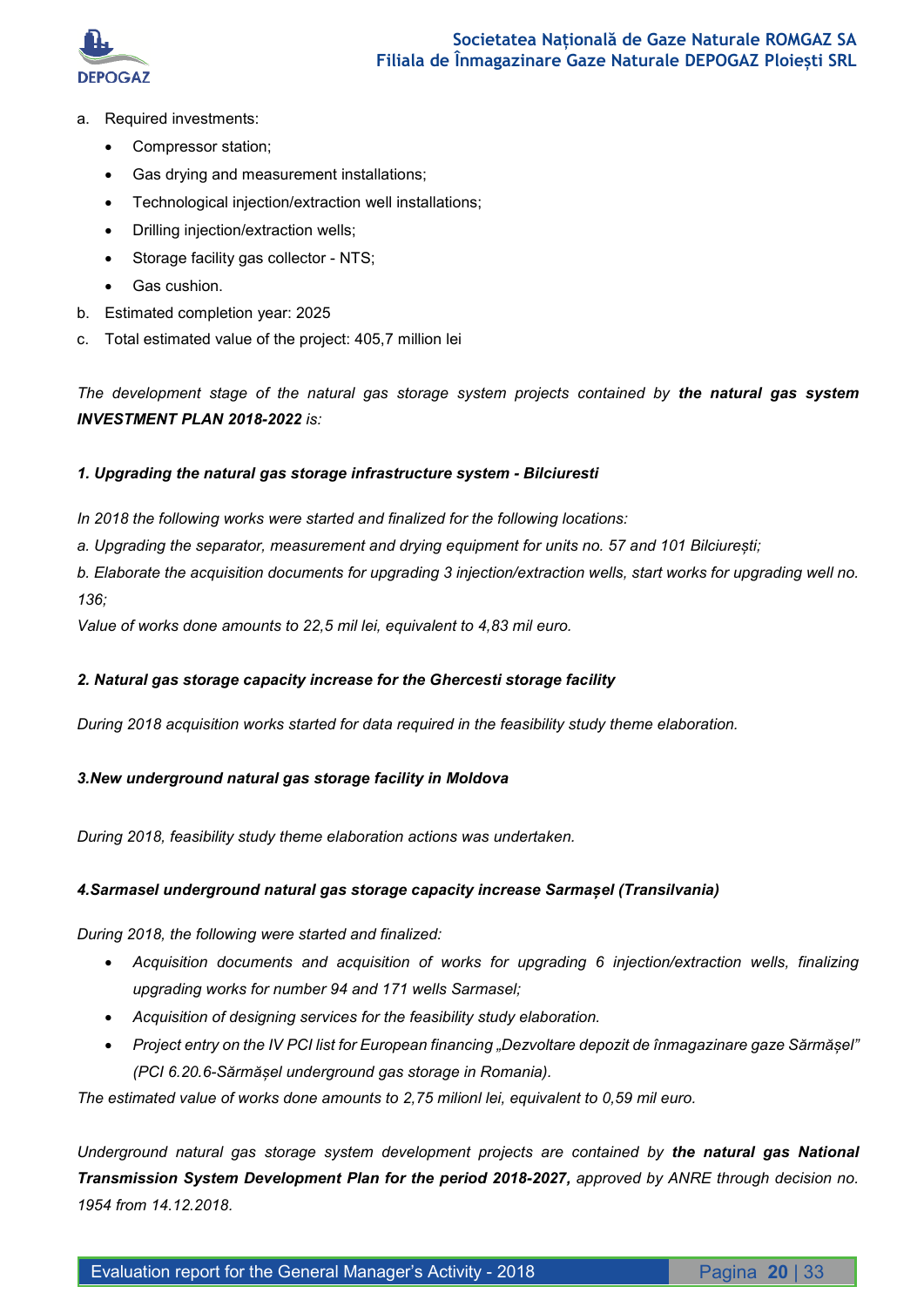

## *2.2. Key performance indicators*

Key performance indicators (KPIs) financial and non-financial for the variable component of the remuneration are defined within Chapter II of the *Key performance indicators both financial and non-financial and the variable component of remuneration methodology* – from EO no. 722/2016 updated for the Methodology norms approval for the application of EO no. 109/2011 updated regarding corporate governance for state-owned companies, with the subsequent addendums and completions.

**Key performance indicators for the annual variable component of the executive administrator remuneration – General Manager, period 2018-2022 were approved through Sole Shareholder Decision no. 4/05.02.2019.** 

#### **2.2.1. Target values**

| Crt.<br>No.    | <b>Key performance indicators</b><br>(KPIs)              | 2018     | 2019      | 2020      | 2021     | 2022         |
|----------------|----------------------------------------------------------|----------|-----------|-----------|----------|--------------|
|                | <b>Financial KPIs</b>                                    |          |           |           |          |              |
| 1              | EBITDA [%]                                               | 3        | 3         | 40        | 40       | 40           |
| $\overline{2}$ | Turnover (T) [thousand lei]                              | 215.688  | 287.729   | 313.306   | 317.528  | 320.111      |
| 3              | Bad depts. [thousand lei]                                | $\Omega$ | $\Omega$  | $\Omega$  | $\Omega$ | $\mathbf{0}$ |
|                | <b>Operational KPI</b>                                   |          |           |           |          |              |
| 4              | Injected quantity [thousand Mwh]                         | 18.300   | 18.600    | 18.900    | 19,000   | 19.230       |
| 5              | Monitoring the investment<br>schedule stage [%]          | 100      | 100       | 100       | 100      | 100          |
|                | <b>Public services oriented KPIs</b>                     |          |           |           |          |              |
| 6              | Customer satisfaction level [%]                          | 90-95    | $90 - 95$ | $90 - 95$ | 90-95    | $90 - 95$    |
|                | <b>Corporate governance KPIs</b>                         |          |           |           |          |              |
| $\overline{7}$ | Monitoring the implementation<br>stage for the IMCS. [%] | 75       | 90        | 90        | 90       | 90           |

#### **2.2.2. The key performance indicators weight coefficient**

| Crt.<br>No.   | <b>Key performance indicators (KPIS)</b>        | <b>Objective</b>                                           | <b>KPIS</b><br>weight |
|---------------|-------------------------------------------------|------------------------------------------------------------|-----------------------|
|               | <b>Financial KPIs</b>                           |                                                            | 40%                   |
| 1             | EBITDA <sup>[%]</sup>                           | ≥3                                                         | 15%                   |
| $\mathcal{P}$ | Turnover (T) [thousand lei]                     | Reaching the target set through<br>the Administration Plan | 15%                   |
| 3             | Bad depts. [thousand lei]                       | Maintaining the level to 0                                 | 10%                   |
|               | <b>Operational KPIs</b>                         |                                                            | 30%                   |
| 4             | Injected quantities [Mwh]                       | Reaching the target set through<br>the Administration Plan | 15%                   |
| 5             | Monitoring the investment schedule<br>stage [%] | Trimestral and annual reporting<br>within the deadline     | 15%                   |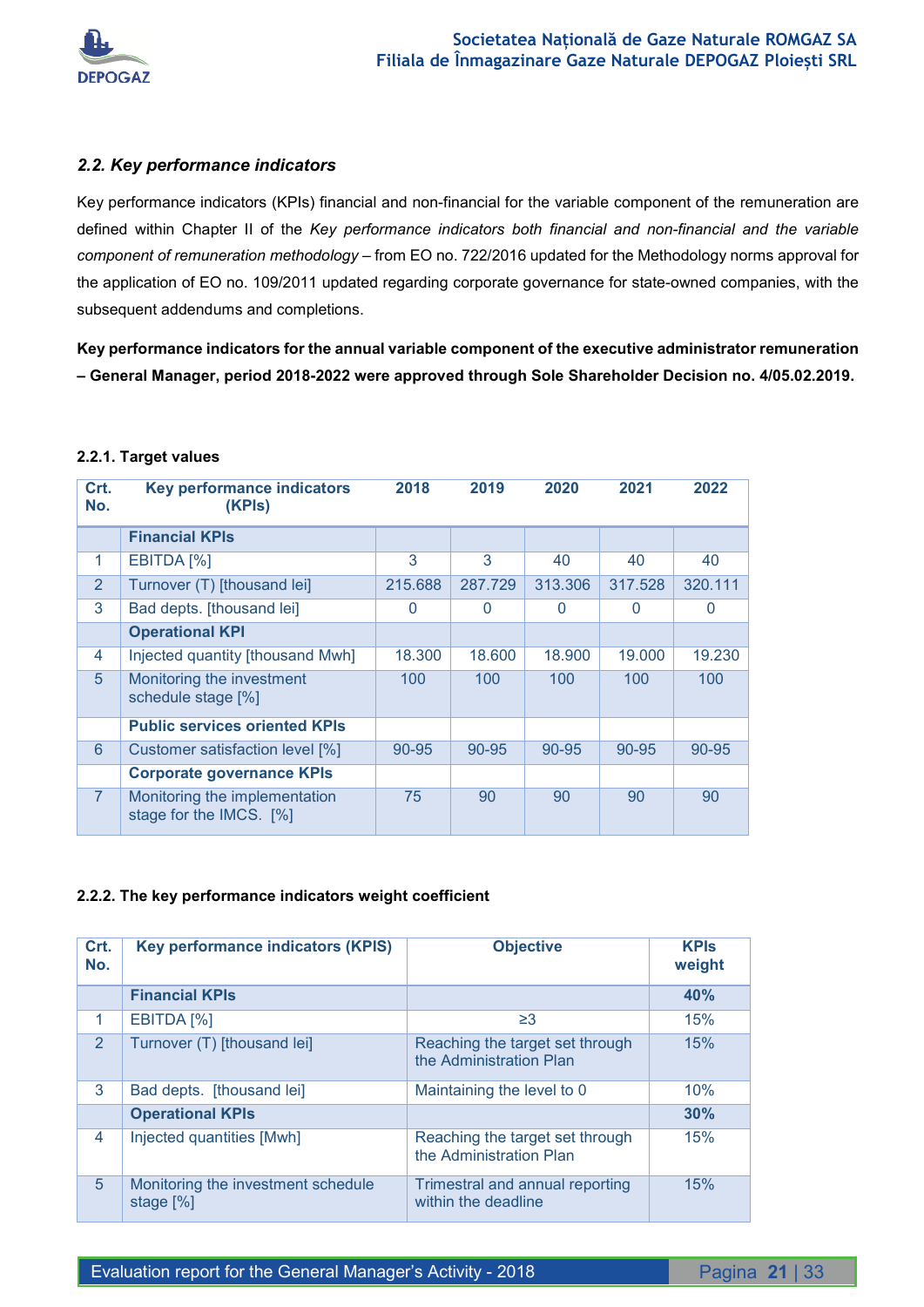

|   | <b>Public services oriented KPIs</b>                     |                                                                                    | 10% |
|---|----------------------------------------------------------|------------------------------------------------------------------------------------|-----|
| 6 | Customer satisfaction level [%]                          | $90 - 95$                                                                          | 10% |
|   | <b>Corporate governance KPIs</b>                         |                                                                                    | 20% |
|   | Monitoring the implementation stage<br>for the IMCS. [%] | Over $\geq$ 75 percent completion of<br>the development program of the<br>S.C.I.M. | 20% |

#### **2.2.3. Key performance indicators achievement rate – General Manager**

Considering the target value for the key performance indicators approved by the Sole Shareholder SNGN Romgaz S.A. in the Administration Plan for the period 2018-2022 of the Board of Directors of S.N.G.N. Romgaz S.A. – Filiala de Înmagazinare Gaze Naturale Depogaz Ploiești S.R.L., the key performance indicators which constitute an annex to the mandate contracts, the achievement rate for these in the year 2018 is detailed in the following:

| Crt.<br>No.             | <b>Key performance</b><br>indicators (KPIs)                        | <b>Achieved</b><br><b>Value</b><br>within year | <b>Targeted</b><br><b>Value</b><br>within year | <b>Achievement</b><br>Rate | <b>KPI</b><br>Weight | Weight % |
|-------------------------|--------------------------------------------------------------------|------------------------------------------------|------------------------------------------------|----------------------------|----------------------|----------|
| $\mathbf{1}$            | EBITDA <sup>[%]</sup>                                              | 0.18                                           | 3.00                                           | 6.00                       | 15%                  | 0.90     |
| $\mathbf{2}$            | Turnover (T) [thousand lei]                                        | 207,356                                        | 215,688                                        | 96.14                      | 15%                  | 14.42    |
| $\overline{\mathbf{3}}$ | Bad depts [thousand lei]                                           | 0                                              | 0                                              | 100.00                     | 10%                  | 10.00    |
| 4                       | Injected quantities [Mwh]                                          | 18,382                                         | 18,300                                         | 100.45                     | 15%                  | 15.07    |
| 5                       | Monitoring the investment<br>schedule stage [%]                    | 100.00                                         | 100.00                                         | 100.00                     | 15%                  | 15.00    |
| 6                       | Customer satisfaction level<br>[%]                                 | 99.87                                          | 95.00                                          | 105.13                     | 10%                  | 10.51    |
| $\overline{7}$          | Monitoring the<br>implementation stage for the<br><b>IMCS.</b> [%] | 75.00                                          | 75.00                                          | 100.00                     | 20%                  | 20.00    |
|                         |                                                                    |                                                |                                                |                            |                      | 85.90    |

#### **Financial KPIs**

The key performance indicators values for the year 2018 are:

- The revenue for 2018 was 207.356 thousand lei;
- DEPOGAS has not registered bad depts in 2018.
- EBITDA = Total operations revenue Total operations expenses Depreciation) =

 $= 208.678 - (208.377 - 65) = 366$  thousand lei

EBITDA (%) = (EBITDA / Total operations revenue) × 100 =

 $=(366/208.678) \times 100 = 0,18\%$ 

*\*for EBITDA calculation, values from the F20 "The Profit or Loss Account" and F30 "Informative data" were used* 

| <b>Turnover</b>       | 207356 |
|-----------------------|--------|
| <b>Total revenue</b>  | 208678 |
| <b>Total expenses</b> | 208377 |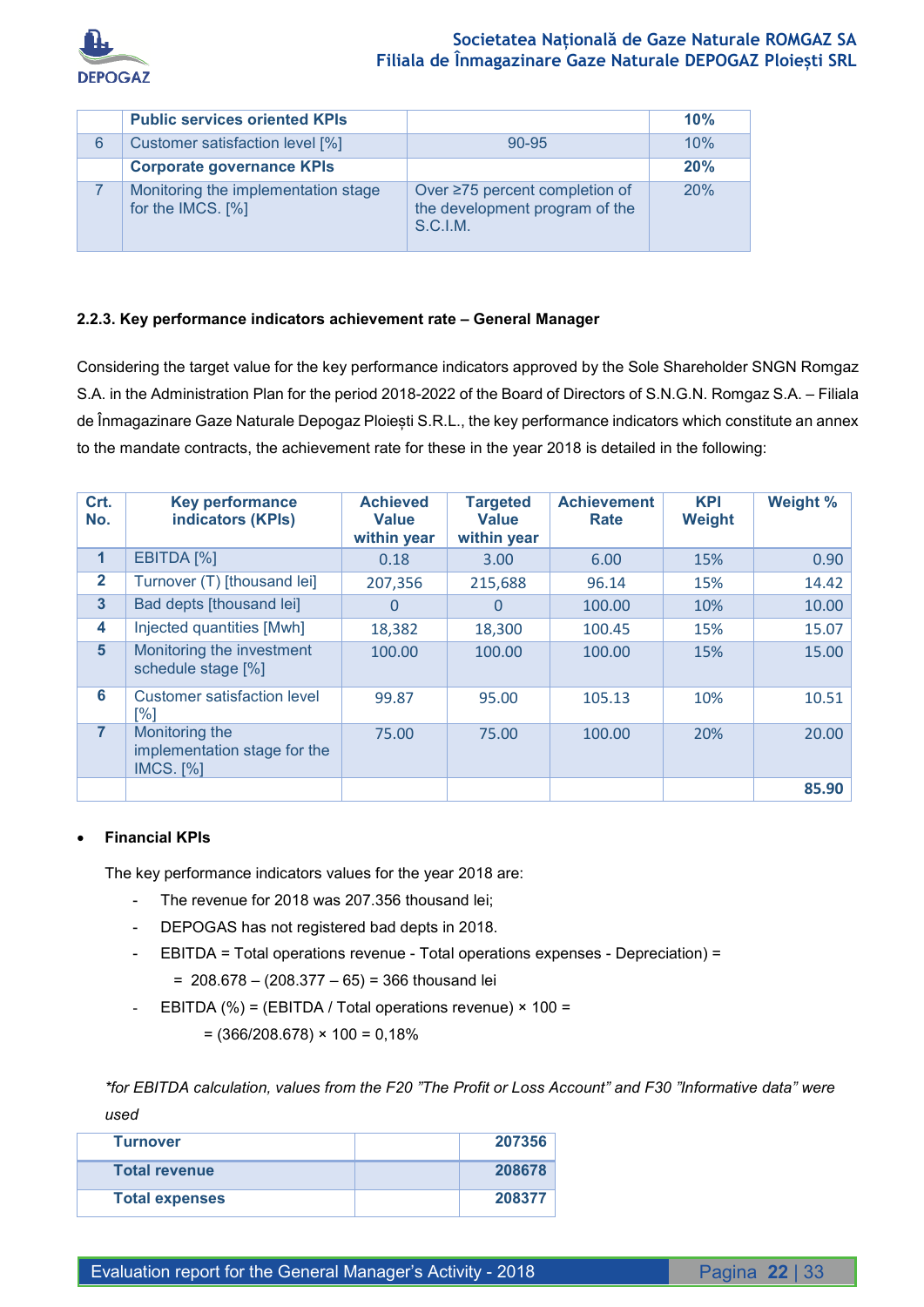

| <b>Depreciation</b> | 65   |
|---------------------|------|
|                     | 366  |
| <b>EBITDA</b>       | 0.18 |

#### **a. The financial standing at the end of the period – Balance sheet**

In the table below, the financial standing as of 31<sup>st</sup> December 2018.

| (Ron)                                              |                  |                |  |  |
|----------------------------------------------------|------------------|----------------|--|--|
| <b>Indicator</b>                                   |                  |                |  |  |
| <b>ASSETS</b>                                      |                  |                |  |  |
| <b>Fixed assets</b>                                |                  |                |  |  |
| <b>Property, plant and equipment</b>               | $\overline{0}$   | 37.842.548     |  |  |
| <b>Other intangible assets</b>                     | $\overline{0}$   | 235.377        |  |  |
| <b>Other fixed assets</b>                          | $\overline{0}$   | 0              |  |  |
| <b>Total fixed assets</b>                          | 0                | 38.077.925     |  |  |
| <b>Current assets</b>                              |                  |                |  |  |
| <b>Inventory</b>                                   | $\mathbf{0}$     | 16.080.709     |  |  |
| <b>Trade receivable and other receivables</b>      | 5.920            | 37.321.914     |  |  |
| <b>Cash and cash equivalents</b>                   | 1.092.684        | 17.088.328     |  |  |
| <b>Total current assets</b>                        | 1.102.604        | 70.490.951     |  |  |
| <b>Prepayments</b>                                 |                  | 72.350         |  |  |
| <b>TOTAL ASSETS</b>                                | 1.102.604        | 108.641.226    |  |  |
| <b>OWNER'S CAPITAL AND LIABILITIES</b>             |                  |                |  |  |
| <b>Retained earnings</b>                           |                  |                |  |  |
| <b>Paid-in capital</b>                             | 1.200.000        | 66.056.160     |  |  |
| <b>Reserves</b>                                    | $\Omega$         | 28.073         |  |  |
| <b>Financial result (loss)</b>                     | (83.031)         | (97.396)       |  |  |
| <b>Profit/Loss financial period</b>                | (14.365)         | (732.510)      |  |  |
| <b>Total owner's equity</b>                        | 1.102.604        | 65.226.256     |  |  |
| <b>Current liabilities</b>                         |                  |                |  |  |
| <b>Accounts payable</b>                            | $\mathbf{0}$     | 7.937.603      |  |  |
| Debts to companies within the group                | $\Omega$         | 16.566.860     |  |  |
| <b>Other liabilities</b>                           |                  | 10.470.036     |  |  |
| <b>Total current liabilities</b>                   | $\boldsymbol{0}$ | 34.974.499     |  |  |
| <b>Accruals and bad dept provisions</b>            |                  |                |  |  |
| Accrual for employees' benefits and other accruals | $\overline{0}$   | 8.440.471      |  |  |
| <b>Long-term liabilities</b>                       |                  |                |  |  |
| <b>Accounts payable</b>                            | $\overline{0}$   | $\overline{0}$ |  |  |
| <b>Current profit tax accrual</b>                  | $\Omega$         | $\mathbf 0$    |  |  |
| <b>Other liabilities</b>                           | $\overline{0}$   | $\overline{0}$ |  |  |
| <b>Total long-term liabilities</b>                 | 0                | 0              |  |  |
| <b>TOTAL liabilities &amp; owner's equity</b>      | 1.102.604        | 108.641.226    |  |  |

Out of the total assets of 108.641.226 RON, fixed assets amount to **38.077.925** RON, representing 35% and current assets in amount of **70.490.951** RON, and representing 65%.

The capital of the company is entirely paid-in at 31<sup>st</sup> December 2018.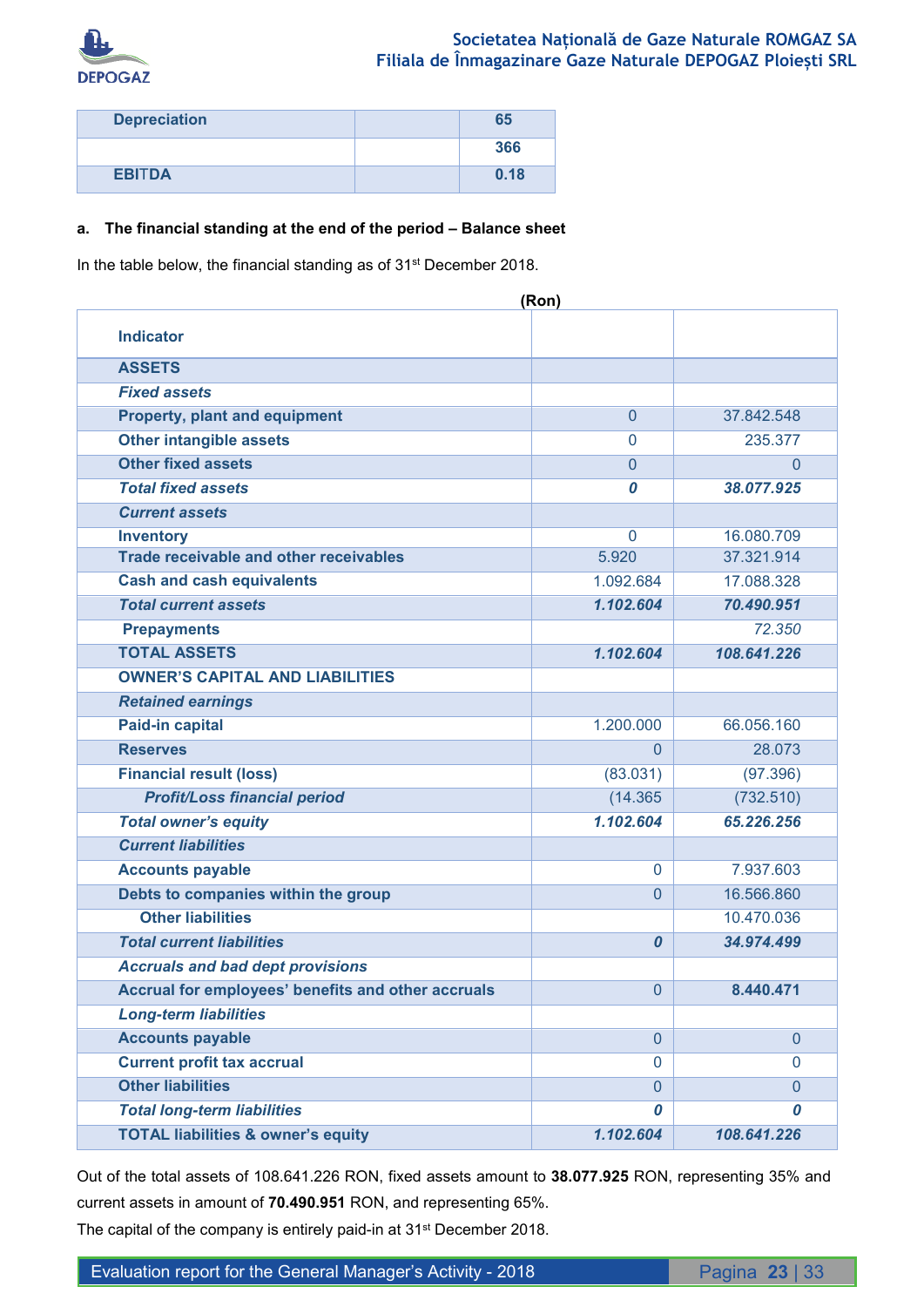

At the company's incorporation date (2015), it had a paid-in capital in cash of 1.200.000 lei. In April, when the company started its activity, the capital was increased by 48.800.000 lei in cash, and in November 2018 it was increased again by 16.056.160 lei in materials and stocks.

Accounts receivable and other receivables are detailed below:

|                                                        | <b>Liquidity term</b>                                     |  |              |  |             |
|--------------------------------------------------------|-----------------------------------------------------------|--|--------------|--|-------------|
| <b>Receivables (Ron)</b>                               | <b>Balance as of</b><br>31 <sup>st</sup> December<br>2018 |  | under 1 year |  | over 1 year |
|                                                        |                                                           |  |              |  |             |
|                                                        |                                                           |  |              |  |             |
| <b>Accounts receivable</b>                             | 27.883.285                                                |  | 27.883.285   |  |             |
| <b>Amounts receivable from affiliated</b><br>companies | 8.536.376                                                 |  | 8.536.376    |  |             |
| <b>Other receivables</b>                               | 902.253                                                   |  | 902.253      |  |             |
| <b>TOTAL</b>                                           | 37.321.914                                                |  | 37.321.914   |  |             |

Accounts receivable are not interest carriers and generally have a 30-day due date.

The amounts included in "other receivables" mainly contain: medical leaves to be recuperated from FNUAS, prepaid vacation bonuses granted in December 2018 for January 2019, VAT under settlement related to invoices issued in January 2019 for services rendered in December 2018.

#### **Cash and cash equivalent are represented by:**

| <b>Cash and cash equivalent (Ron)</b> | <b>Balance as of</b><br>31 <sup>st</sup> December 2018 |
|---------------------------------------|--------------------------------------------------------|
|                                       |                                                        |
| <b>Bank accounts in lei</b>           | 12.066.191                                             |
| <b>Petty cash</b>                     | 2.277                                                  |
| <b>Other amounts (bank deposits)</b>  | 5.019.861                                              |
| Total                                 | 17.088.329                                             |

#### **The liabilities in the balance sheet are the following:**

|                                                                                                                                                       |                                                              | <b>Maturity</b>                                              |  |             |
|-------------------------------------------------------------------------------------------------------------------------------------------------------|--------------------------------------------------------------|--------------------------------------------------------------|--|-------------|
| <b>Liabilities (Ron)</b>                                                                                                                              | <b>Balance at</b><br>31 <sup>st</sup> December<br>2018       | under 1 year                                                 |  | over 1 year |
|                                                                                                                                                       |                                                              |                                                              |  |             |
| <b>Supplier invoices not yet received</b>                                                                                                             | 3.648.147                                                    | 3.996.627                                                    |  |             |
| <b>Supplier</b>                                                                                                                                       | 4.289.456                                                    | 4.289.456                                                    |  |             |
| <b>Payables to employees</b>                                                                                                                          | 3.265.188                                                    | 3.265.188                                                    |  |             |
| <b>Taxes for employees' salaries</b>                                                                                                                  | 1.736.916                                                    | 1.736.916                                                    |  |             |
| <b>Profit tax</b><br>taxes - VAT<br><b>Amounts payable to affiliated companies</b><br><b>Royalty and environment fund</b><br><b>Other liabilities</b> | 1.020.224<br>2.102.636<br>16.566.860<br>2.128.142<br>216.930 | 2.204.207<br>2.102.636<br>16.566.860<br>2.378.154<br>216.930 |  |             |
| <b>Total</b>                                                                                                                                          | 34.974.499                                                   | 34.974.499                                                   |  |             |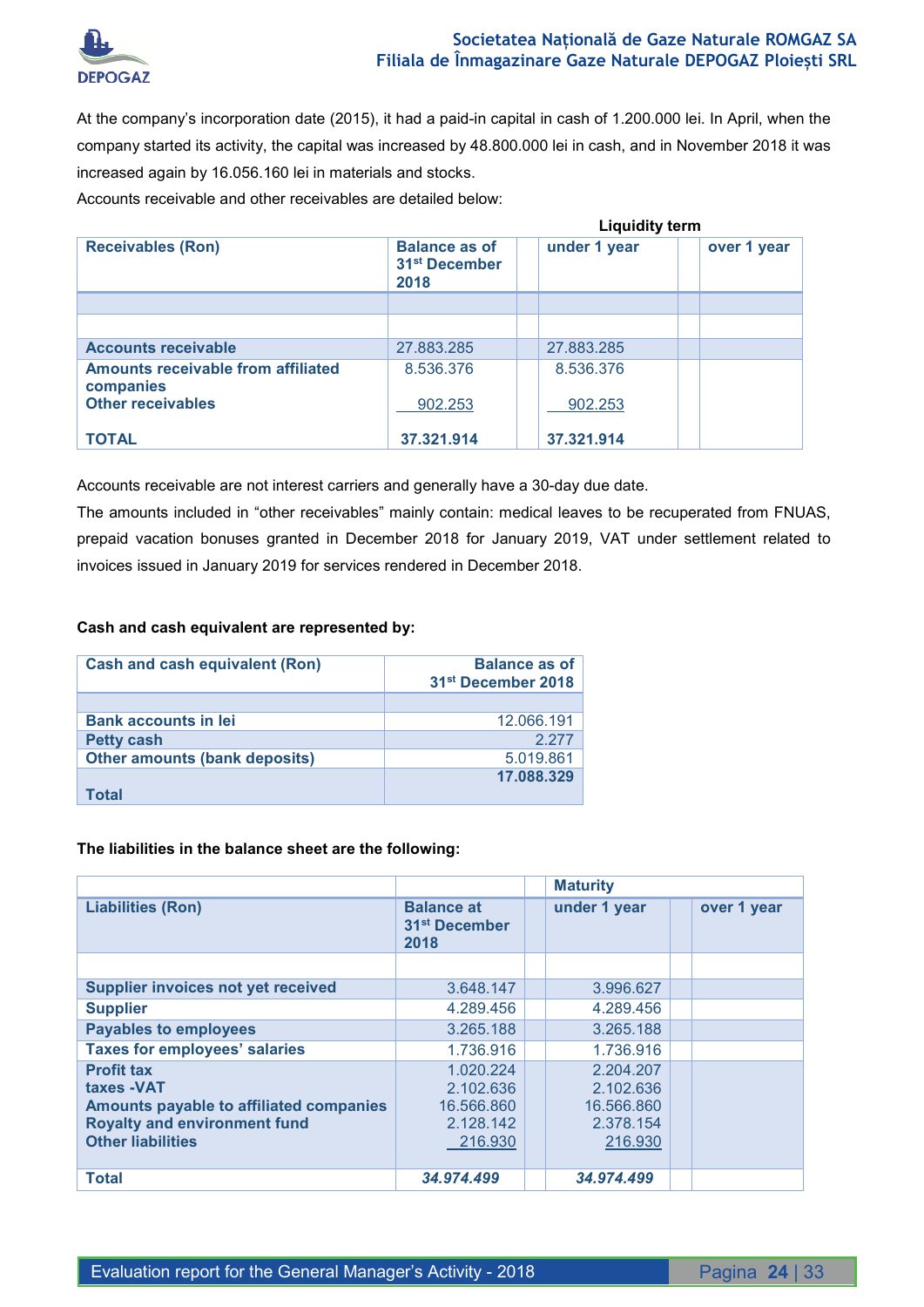

#### **b. Global result – PROFIT OR LOSS ACCOUNT**

#### **Profit or loss account synthesis (Ron):**

| <b>Indicator</b>                                               | 2017      | 2018        |
|----------------------------------------------------------------|-----------|-------------|
| <b>Total revenue from operations</b>                           | 0         | 208.678.439 |
| Raw materials, materials and electric energy expenses          | 0         | 40.640.807  |
| <b>Salaries</b>                                                | 10.997    | 43.227.502  |
| <b>Revaluation of fixed and intangible assets</b>              | 0         | 65.518      |
| <b>Other operational expenses (external services rendered)</b> | 3.945     | 116.002.886 |
| <b>Provisions and accruals</b>                                 | 0         | 8.440.471   |
| <b>Total operational expenses</b>                              | 14.942    | 208.377.184 |
| <b>Profit or loss from operations</b>                          | $-14.942$ | 301.255     |
| <b>Financial - interest revenue</b>                            | 595       | 261.160     |
| Financial expenses - exchange rate loss/gain                   | 0         | 1.000       |
| <b>Financial Profit</b>                                        | 595       | 260.160     |
| <b>Total revenue</b>                                           | 595       | 208.939.599 |
| <b>Total expenses</b>                                          | 14.942    | 208.378.184 |
| <b>Accounting profit /loss</b>                                 | (14.347)  | 561.415     |
| <b>Micro-company/profit tax</b>                                | 18        | 1.293.925   |
| Loss                                                           | $-14.365$ | $-732.510$  |

From the total of 208.678.439 RON operational revenue in 2018, 207.348.589 RON, representing 99,30 % come from gas storage services rendered.

From the total of 208.377.184 RON operational expenses, the most semnificative are:

- Raw materials and materials expenses in total value of 15.302.659 RON, of which, technological expenditures, including fules: 13.116.744 RON;
- Electric energy: 25.019.135 RON;
- Personnel expenses, including taxes: 43.227.502 Ron;
- Third party services rendered expenses: 106.935.939 Ron;
- Tax expenses: 7.131.991 Ron.

Out of the total provisions and accruals expensed and reversed in 2018 which amount to 8.440.471 RON, 8.134.038 RON represent work contract expiry provision which is 96.37% o the total. Work contract expiry provisions are constituted for obligations the Company has to the employees at the contract termination.

The financial revenue are comprised of revenues from interests and deposits in total value of 261.145 RON.

**Cash and cash equivalent at the end of the financial period <b>12.068.468** 

As the company has started its activity on  $1<sup>st</sup>$  of April 2018, an increase in cash and cash equivalent was observed at the end of the financial period compared to the beginning.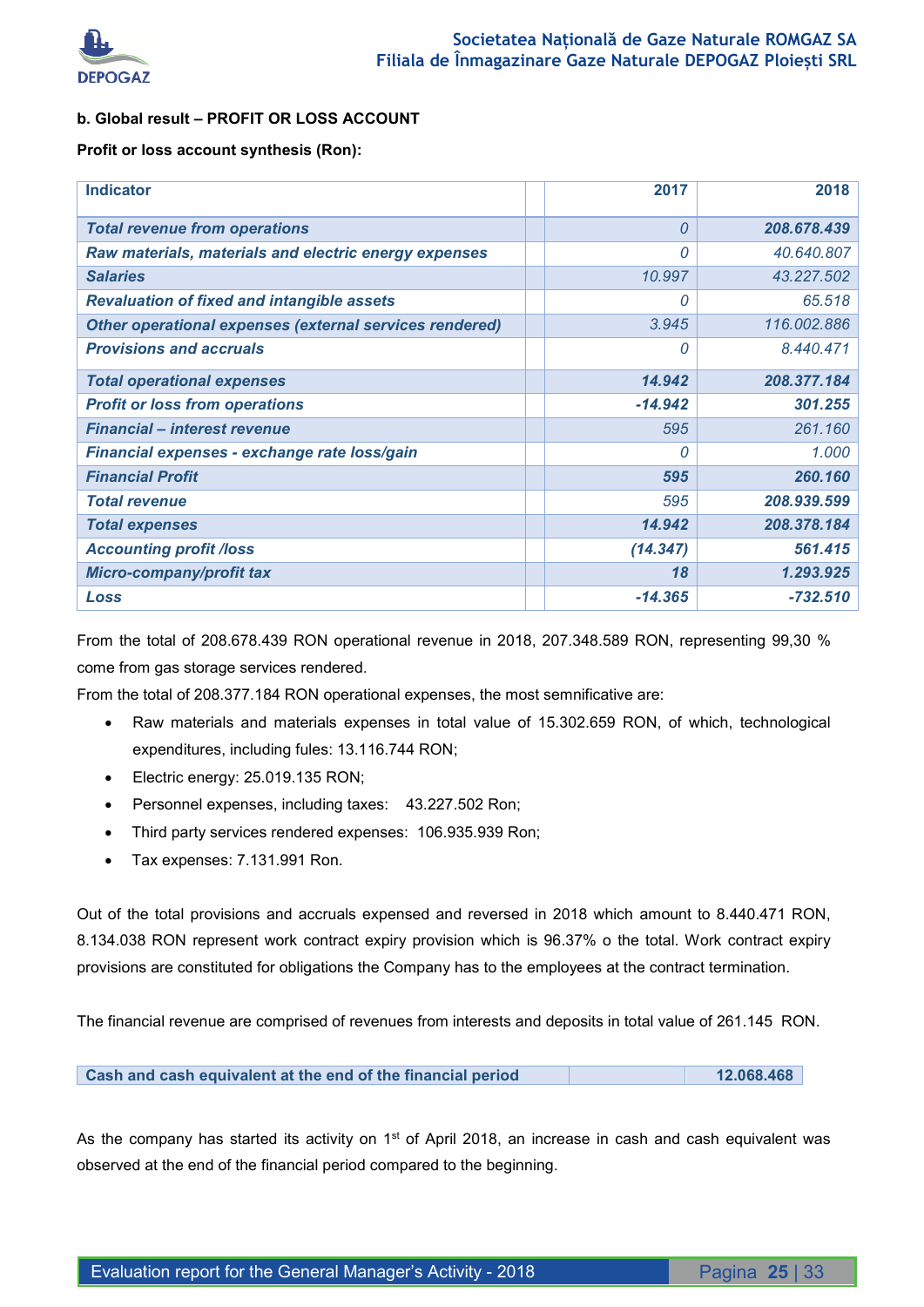

#### **c. Economic and financial indicators**

We present below the main economic and financial indicators of the company for 2018

|                                                  | 2018    |
|--------------------------------------------------|---------|
|                                                  |         |
| 1. Indicators of liquidity                       |         |
| <b>Current ratio</b>                             | 2.02    |
| Immediate ratio                                  | 0.46    |
|                                                  |         |
| 2. Risk indicator                                |         |
| Indicator of indebtedness                        | 31%     |
|                                                  |         |
| 3. Activity indicators                           |         |
| Clients 'debts rotation speed ( number of times) | 5.69    |
| The rotation speed of the total assets           | 1.91    |
|                                                  |         |
| 4. Profitability indicators                      |         |
| Gross margin on sales                            | 0.27    |
| <b>Economic rentability</b>                      | $-0.35$ |

Between april and december 2018 Depogaz had a labor productivity of 406,497 lei/employee.

#### **Taxation**

The company is registered with the National Agency for Fiscal Administration – Bucharest in large taxpayer's category.

The company is a tax payer. The tax calculated for 2018 was 1.293.769 Ron.

#### **Operational KPI**

#### **a.** *Injected / withdrawn quantities*

The storage program for 2018 gas year was drafted in September 2017. The following quantities of natural gas were planned for injection / withdrawal:

- Injection: 1.655.000 thousand cm (17.874.000 MWh);
- Withdrawal: 1.645.100 thousand cm (17.923.290 MWh).

The natural gas quantity used as technological consumption was also estimated for the proper functioning of the installations and equipment within the compressor stations and the well groups, both during the injection cycle and withdrawal. The estimated quantity was approximately 11.245 thousand mc (121.444 MWh).

A total quantity of 1.713.612, 813 thousand mc (18,382,002.305842 MWh) was injected between April and October 2018, translating into an increase of approximately 3% from the estimated injection value.

A total quantity of 851.689,269 thousand mc (9.150.556, 396588 MWh) was withdrawn between October and December 31st. In January and February 2019 the total withdrawn quantity was 772.835,435 thousand mc (8.282.024, 121096 MWh).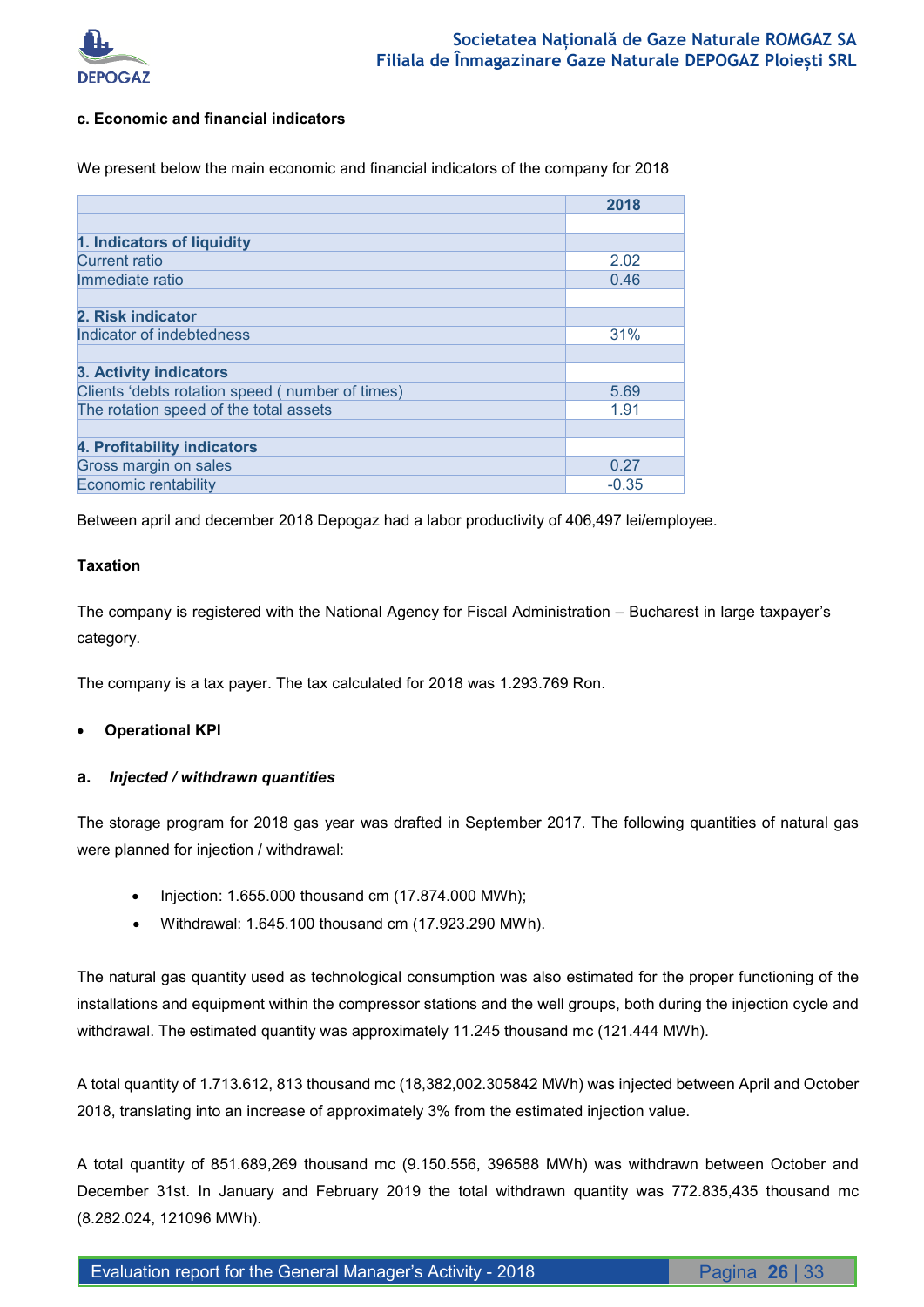

The technological consumption value was of 11.420 thousand mc between April 2018 and February 2019, bigger than estimated due to injecting a bigger quantity than estimated.

#### **b.** *Monitoring the stage of investment realization*

For 2018 SNGN ROMGAZ SA – Natural Gas Storage Subsidiary DEPOGAZ Ploiesti SRL had an approved investment plan of approximately 48975 thousand lei, structured as presented below

**Chapter III:** "Underground storage of natural gas" – 3992 mii lei

**Chapter IV**: "Environment protection" – 20 mii lei

**Chapter V**:"Modernization and retechnologisation of installations and equipment and of the surface infrastructure of utilities " - 41502 thousand lei

**Chapter VI**: "Independant equipment and machinery" – 1879 thousand lei

**Chapter VII** : "Consulting, studies and projects, software and licenses" - 1582 thousand lei

Throughout 2018, works have been performed for a total value of 38155,2 thousand lei, representing 78%, as explained in the table below:

| <b>Program</b>                                            | <b>Objective name</b>                                          | <b>Plan 2018</b> | <b>Achievements</b> |  |  |
|-----------------------------------------------------------|----------------------------------------------------------------|------------------|---------------------|--|--|
| chapter                                                   |                                                                |                  | 2018                |  |  |
|                                                           | Chapter III: Activities for underground storage of natural gas |                  |                     |  |  |
| 1                                                         | Access road to storage natural gas                             | 1000             | 871                 |  |  |
|                                                           | storage Ghercesti                                              |                  |                     |  |  |
| $\overline{2}$                                            | Compensations and land acquisitions                            | 310              | 128.1               |  |  |
| 3                                                         | Access road to Well 909 Ghercesti                              | 450              | 400                 |  |  |
| $\overline{\mathbf{4}}$                                   | Access road to Well 21 Ghercesti                               | 450              | 28                  |  |  |
| 5                                                         | Access road to Well 912 Ghercesti                              | 450              | 235                 |  |  |
| $6\phantom{a}$                                            | Access road to Well 915 Ghercesti                              | 450              | 319                 |  |  |
| 7                                                         | Infrastructure modernization in                                | 432              | 432                 |  |  |
|                                                           | Ghercesti Storage facility (sd 909)                            |                  |                     |  |  |
|                                                           | <b>TOTAL CHAPTER III</b>                                       | 3,992            | 2,413               |  |  |
| <b>Chapter IV: Protection environment and improvement</b> |                                                                |                  |                     |  |  |
| 8                                                         | Upgrade of wastewater disposal                                 | 20               | 20                  |  |  |
|                                                           | facilities at SC Balaceanca                                    |                  |                     |  |  |
|                                                           | <b>TOTAL CAPITOL IV</b>                                        | 20               | 20                  |  |  |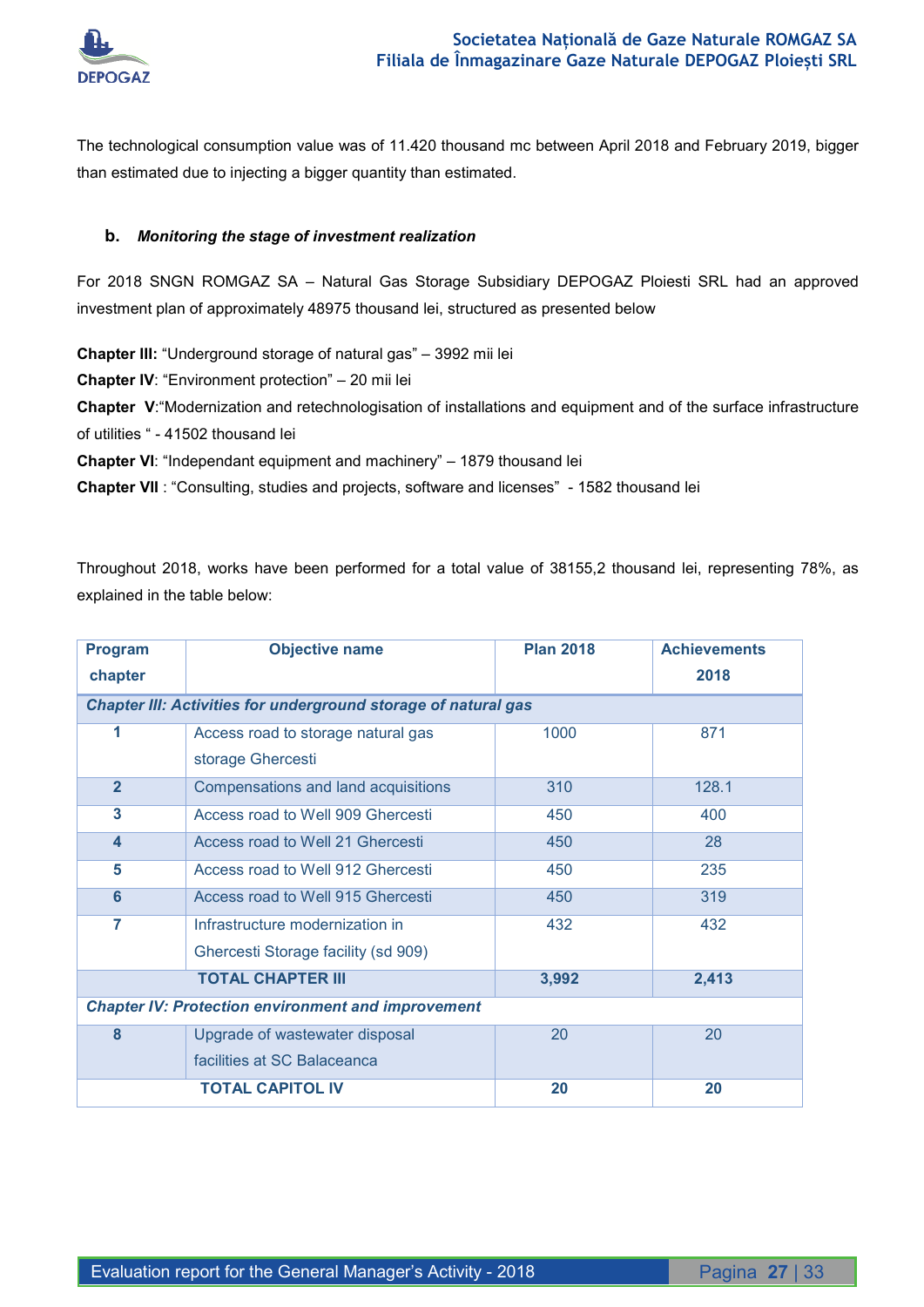

| Chapter V: Modernization and re-technologization of installations, equipment and surface |                                            |       |          |  |  |
|------------------------------------------------------------------------------------------|--------------------------------------------|-------|----------|--|--|
| <i>infrastructure</i>                                                                    |                                            |       |          |  |  |
| 9                                                                                        | Well upgrading                             | 13348 | 8005.3   |  |  |
| 10                                                                                       | Safety electrical power supply at          | 150   | 137.45   |  |  |
|                                                                                          | Sarmasel fiscal metering unit              |       |          |  |  |
|                                                                                          |                                            |       |          |  |  |
| 11                                                                                       | Safety electrical power supply at          | 90    | 77.6     |  |  |
|                                                                                          | Butimanu fiscal metering unit              |       |          |  |  |
| 12                                                                                       | Modernization of the exterior lighting     | 100   | 94.89    |  |  |
|                                                                                          | system of the Bilciuresti storage facility |       |          |  |  |
|                                                                                          | and offices                                |       |          |  |  |
| 13                                                                                       | Safety electrical power supply at          | 90    | 49.75    |  |  |
|                                                                                          | Ghercesti storage facility (UPS            |       |          |  |  |
|                                                                                          | uninterruptible power source)              |       |          |  |  |
| 14                                                                                       | Upgrade of Urziceni storage facility       | 300   | 20       |  |  |
|                                                                                          | (SCADA system)                             |       |          |  |  |
| 15                                                                                       | Increase of safety operation of the 0.4    | 215   | 212.2    |  |  |
|                                                                                          | kV network at the Balaceanca               |       |          |  |  |
|                                                                                          | compressor station                         |       |          |  |  |
| 16                                                                                       | Upgrade of supply in fire water basin at   | 40    | 31.22    |  |  |
|                                                                                          | the Urziceni compressor station            |       |          |  |  |
|                                                                                          |                                            |       |          |  |  |
| 17                                                                                       | Capital improvements                       | 400   | 51.5     |  |  |
| 18                                                                                       | Upgrade for the automation cabinets at     | 3170  | 3166     |  |  |
|                                                                                          | the Butimanu compressor station            |       |          |  |  |
|                                                                                          |                                            |       |          |  |  |
| 19                                                                                       | Upgrade of Bilciuresti Storage Facility    | 10616 | 10615.28 |  |  |
|                                                                                          | (SUTEG grup 57 Bilciuresti)                |       |          |  |  |
| 20                                                                                       | Upgrade of Bilciuresti Storage Facility    | 10000 | 9771.8   |  |  |
|                                                                                          | (SUTEG grup 101 Bilciuresti)               |       |          |  |  |
| 21                                                                                       | Pipeline route configuration ISM           | 165   | 154.75   |  |  |
|                                                                                          | Sarmasel                                   |       |          |  |  |
| 22                                                                                       | Distributor upgrade 20 kV;6 kV;0,4 kV      | 400   | 381      |  |  |
|                                                                                          | and control cabinets upgrade at            |       |          |  |  |
|                                                                                          | Balaceanca storage facility                |       |          |  |  |
| 23                                                                                       | Access road at probe 96 Sarmasel           | 454   | 446      |  |  |
|                                                                                          |                                            |       |          |  |  |
| 24                                                                                       | Access road at probe 210 Sarmasel          | 438   | 437.19   |  |  |
| 25                                                                                       | IT adaptation M2 Butimanu                  | 326   | 326      |  |  |
|                                                                                          |                                            |       |          |  |  |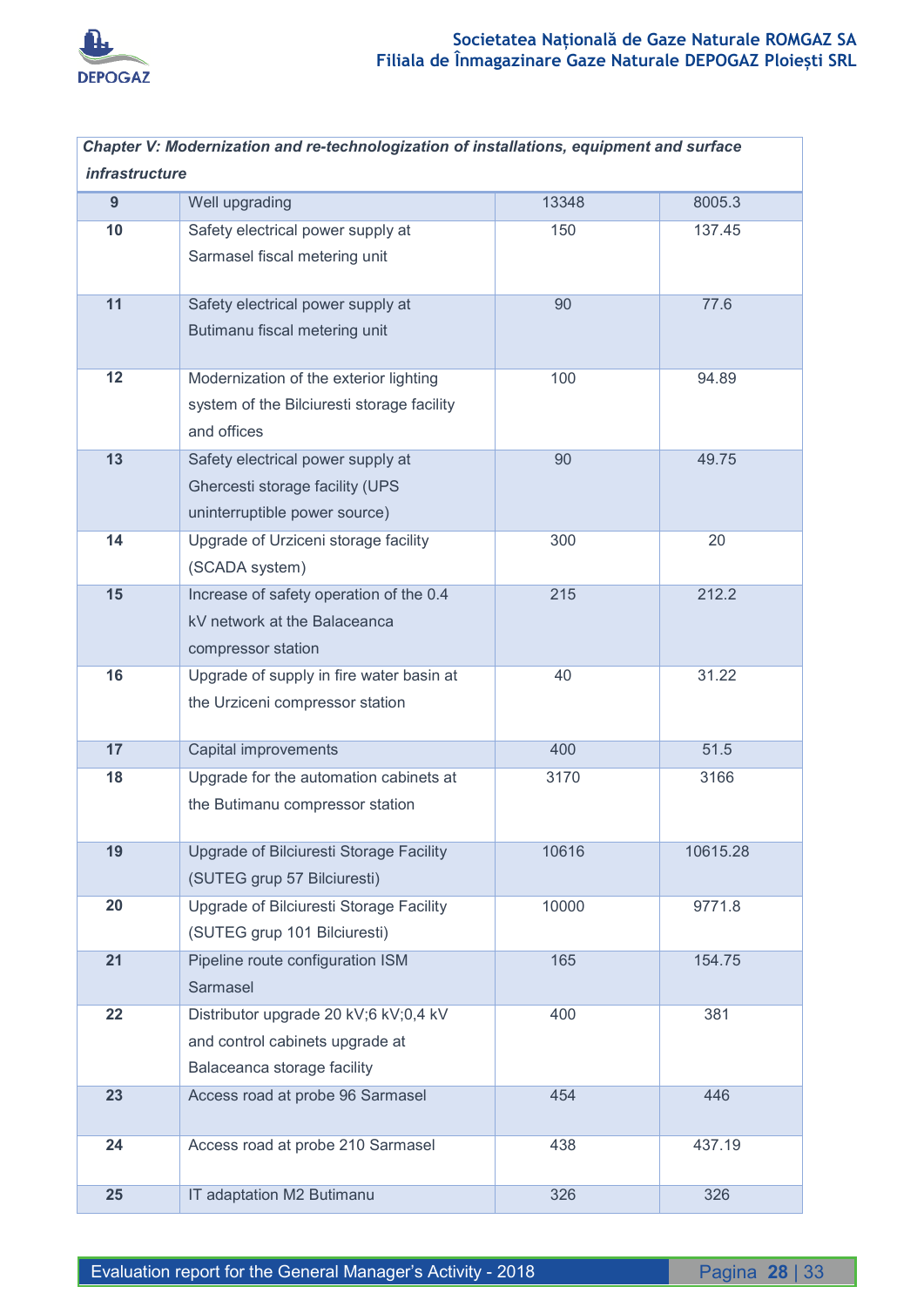

| 26                                                                                  | Surface area 180 Sarmasel                    | 447            | 446.1           |  |
|-------------------------------------------------------------------------------------|----------------------------------------------|----------------|-----------------|--|
| 27                                                                                  | Surface area 605 Sarmasel                    | 440            | 439.05          |  |
| 28                                                                                  | Access road and surface area 176             | $\overline{3}$ | 3               |  |
|                                                                                     | Sarmasel                                     |                |                 |  |
| <b>TOTAL FOR CHAPTER V</b>                                                          |                                              | 41,502         | 34,866          |  |
|                                                                                     | Capitolul VI: Dotari si utilaje independente |                |                 |  |
| 29                                                                                  | Computers                                    | 235            | 177.94          |  |
| 30                                                                                  | Server                                       | 120            | 102.4           |  |
| 31                                                                                  | <b>Expansion tank</b>                        | 6              | $\overline{6}$  |  |
| 32                                                                                  | Submersible pumps to evacuate water          | 10             | 10              |  |
|                                                                                     |                                              |                |                 |  |
| 33                                                                                  | <b>Gas heater</b>                            | 133            | 133             |  |
| 34                                                                                  | Thermo-hygro-barometer                       | 9              | 9               |  |
| 35                                                                                  | Thermostatic bath                            | 103            | 103             |  |
| 36                                                                                  | Portable gas detector for CH4 and            | 26             | $\overline{26}$ |  |
|                                                                                     | CO <sub>2</sub>                              |                |                 |  |
| 37                                                                                  | Flue gas analyser                            | 14             | 14              |  |
| <b>TOTAL CHAPTER VI</b>                                                             |                                              | 1,879          | 581             |  |
| Chapter VII: Expenses for consultancy, studies and projects, software, licenses and |                                              |                |                 |  |
|                                                                                     | patents, etc.                                |                |                 |  |
| 38                                                                                  | Software license eXLerate                    | 140            | 124             |  |
| 39                                                                                  | Software packages for calibrating the        | 20             | 18.5            |  |
|                                                                                     | measuring equipment                          |                |                 |  |
| 40                                                                                  | Various software licenses                    | 110            | 109             |  |
| 41                                                                                  | Upgrade on the cooling system at M3          | 57             | 57              |  |
|                                                                                     | <b>Butimanu</b>                              |                |                 |  |
| <b>TOTAL CHAPTER VII</b>                                                            |                                              | 1,582          | 309             |  |
| <b>GRAND TOTAL</b>                                                                  |                                              | 48,975         | 38,189          |  |

The investments were made from own sources.

Fixed assets worth of 26692 thousand lei were put into operation.

The main objectives included in the 2018 Investment program were:

 Upgrade of Bilciuresti Storage facility (SUTEG group 57 Bilciurești) – In order to ensure an high level of safety in operation and the modernization of the existing infrastructure in the Bilciurești storage, a feasibility study on the modernization of the gas storage system infrastructure in Bilciuresti storage facility was completed in 2016. This study highlighted the possibility of increasing the daily production capacity from the Bilciurești storage facility up to 20 million Nmc / day, provided that some investment works were completed. This work is the first stage of the modernization project, respectively the modernization of the drying unit belonging to Bilciuresti Group 57. The work began in 2017 and was completed in 2018.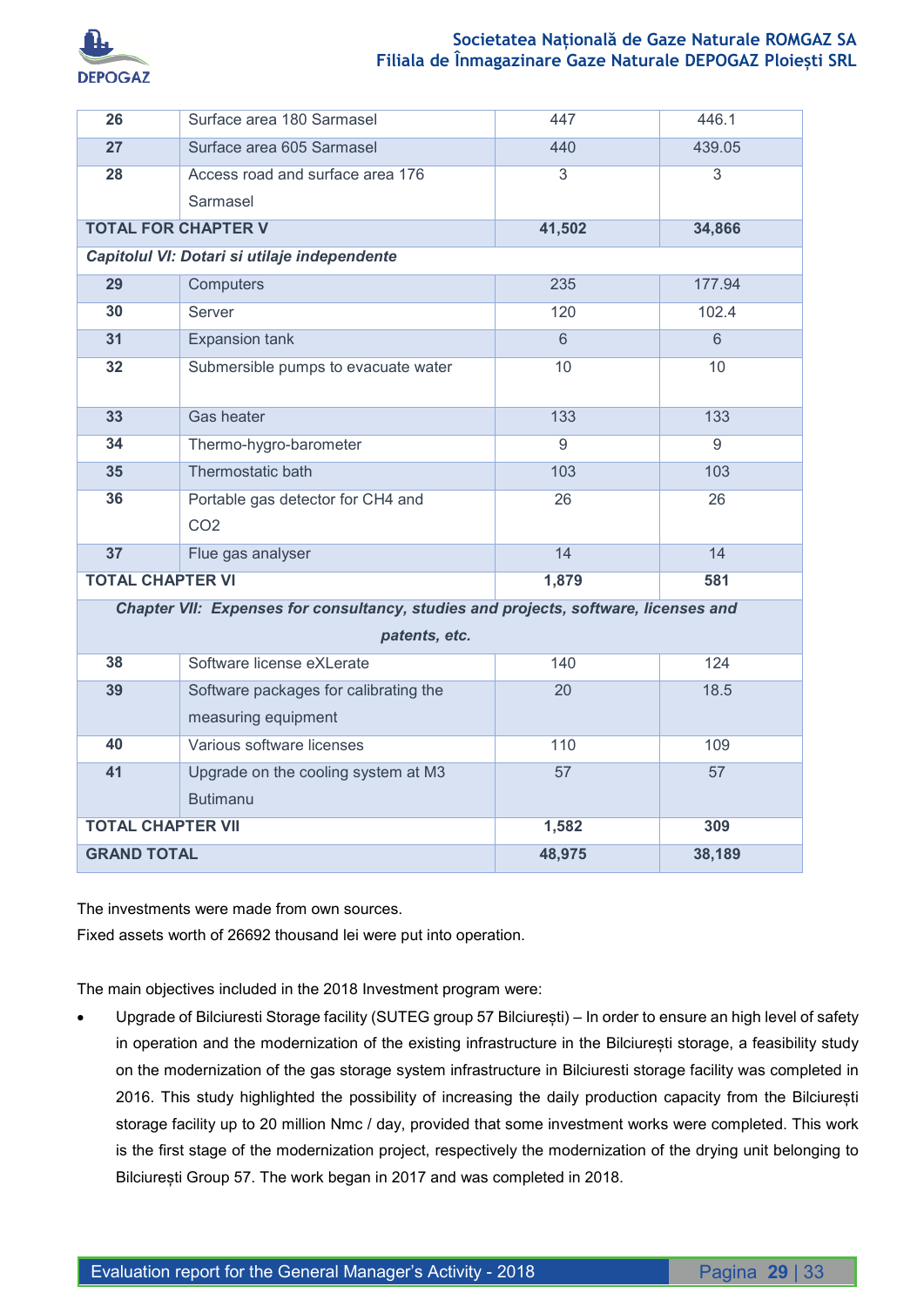

- Modernization of Bilciurești storage facility (SUTEG group 101 Bilciurești) The work represents the second stage of modernization project at Bilciuresti storage facility in order to reach a daily production capacity of 20 million Nmc / day. This work was fully executed in 2018.
- Probe upgrades The works are needed due to the fact that the wells have poor performance in the injection / withdrawal process and affect the daily injection capacity and, in particular, the daily extraction capacity of the storage facilities. It will also improve operational safety by equipping them with safety valves. These works are imposed both for the improvement of the performances of the storage facilities and to comply with the provisions of the security reports drafted according to Law no. 59/2016.
- **KPI service quality**

#### *Customer satisfaction*

In the 2018-2019 storage cycle, commercial activities for the 27 beneficiaries of the storage services were managed. 35 storage contracts and 93 additional acts to the contracts were signed.

The assessment of customer satisfaction was carried out based on an operational procedure that establishes how the information regarding the customer's perception on the satisfaction of its requirements is obtained and used. The process consists of three main steps:

- Data collection regarding customer satisfaction and customer perception regarding the company's performance. For this purpose a questionnaire is sent to the clients on an annual basis,"Questionnaire to assess the degree of customer satisfaction ".
- Evaluation of customer answers and interpretation of results, by the end of the first quarter, using the "Customer satisfaction assessment sheet";
- Sending the "Customer satisfaction assessment sheet" to the Integrated Management Department

Following the evaluation of the degree of customer satisfaction, the result was an overall satisfaction index of 99.87%, compared to the target value of 95% set for 2018.

**KPI – corporate governance** 

#### *Monitoring the implementation stage of the Internal Managerial Control System*

Internal control should be perceived as one of the management functions, and it is the responsibility of both the managers and of each individual employee to ensure the functioning of the internal management control system, so that the general framework is compliant with the legal provisions.

Internal control is a process carried out by companies employees at all levels, namely the board of directors, the executive management, the entire staff. Each member of the entity is responsible for its internal control.

The control system developed and implemented within the subsidiary, as part of the management process,

targets all the activities of the organizational units, at all levels of management, and aims to achieve the set up objectives in terms of identifying and managing the risks associated with them.

The internal management control, at the subsidiary level, has the role to ensure:

- compliance with the legislation in force;
- the application of decisions taken;
- the good functioning of the internal activity of the company;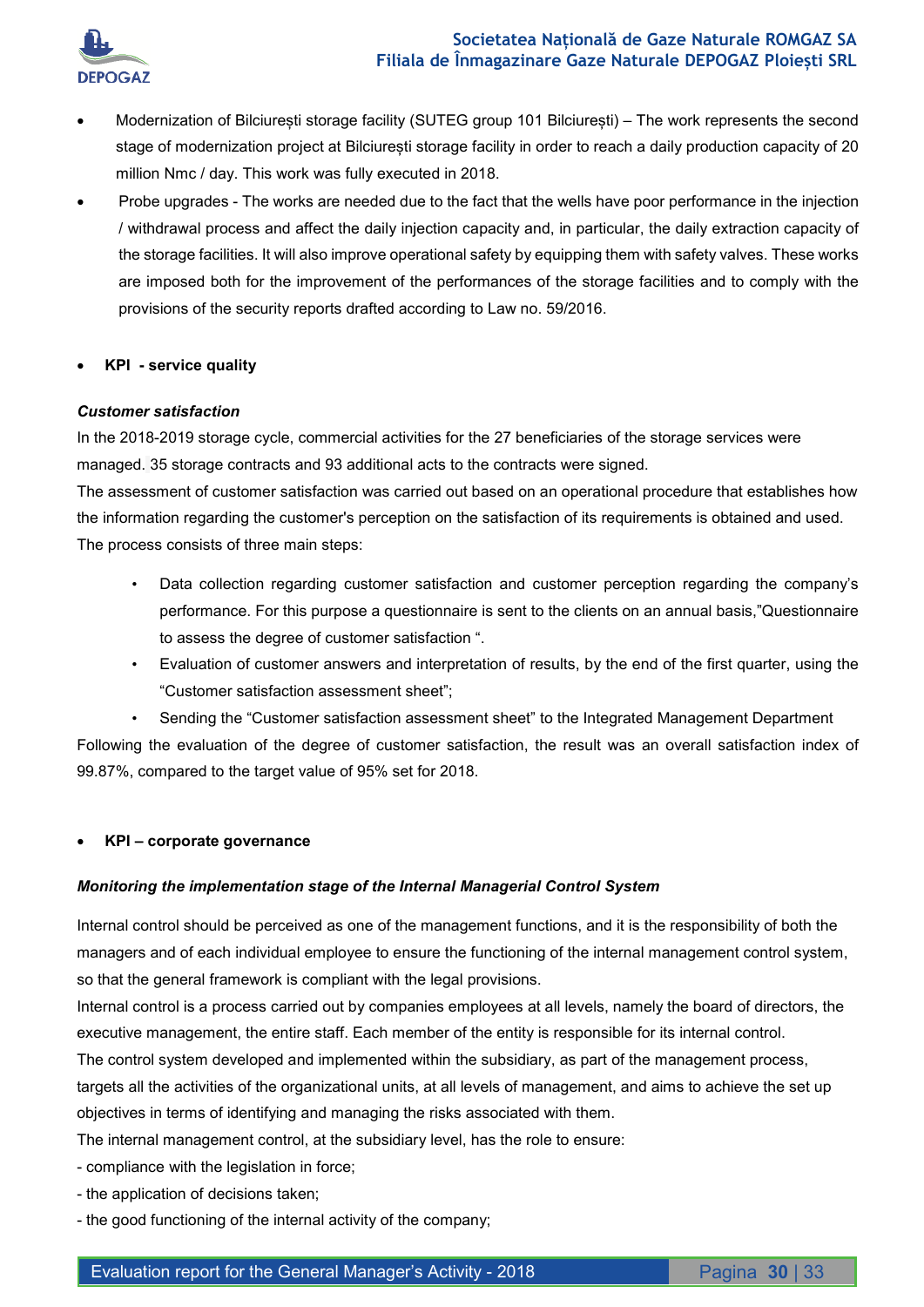

- the efficiency of operations;
- efficient use of resources;
- management of objectives;
- risk management.

The implementation, development, maintenance and evaluation of the internal managerial control system in the company is carried out in compliance with the requirements of the Order of the Government Secretariat no. 600/2018 for the approval of the Code of Internal Managerial Control of Public Entities.

Comprising a minimal set of management rules, the standards of the Order of the Government Secretariat no. 600/2018 for the approval of the Code of Internal Managerial Control of Public Entities represents a general model of managerial control, and provides a series of criteria to be used while assessing the quality of the internal control system of the companies.

The internal managerial control system's purpose is to ensure the achievement of the objectives of the subsidiary, therefore it is necessary to highlight the close links existing between the three big groups of general objectives and the internal managerial control system:

- The effectiveness and efficiency of the operations and activities
- Reliability of information (financia and non-financial);
- Compliance with laws, regulations and internal politics;

as well as the five key elements, components of internal managerial control (themselves being interdependent), that group the management / internal control standards, namely:

#### *Control environment.*

This one groups organizational aspects, management of human resources, ethics and integrity;

#### *Performance and risk management*.

This key element concerns management issues related to goal setting, planning (multi-year planning), management planning and performance (monitoring of performance);

#### *Control activities*.

The standards grouped in this key element of internal managerial control focalizes on: documenting procedures, continuity in operations, segregation of responsibilities, supervision;

#### *Information and communication*.

This section groups the issues related to creating a proper informational system and reporting system regarding the execution of the management plan, of the budget, of the use of resources and also regarding document management;

#### *Evaluation and audit*.

The issues addressed by this group of standards concern the development of the capacity of assessment of the internal managerial control, in order to ensure the continuity of its improvement process.

At subsidiary level a General Program for the Development of the Internal Managerial Control System (PDIMCS) for 2018 was elaborated and approved by the General Manager. This program was developed in compliance with the requirements of the Order of the General Secretariat of the Government no. 600/2018 for the approval of the Code of Internal Managerial Control of Public Entities.

Then five objectives for the internal managerial control system included in this program are: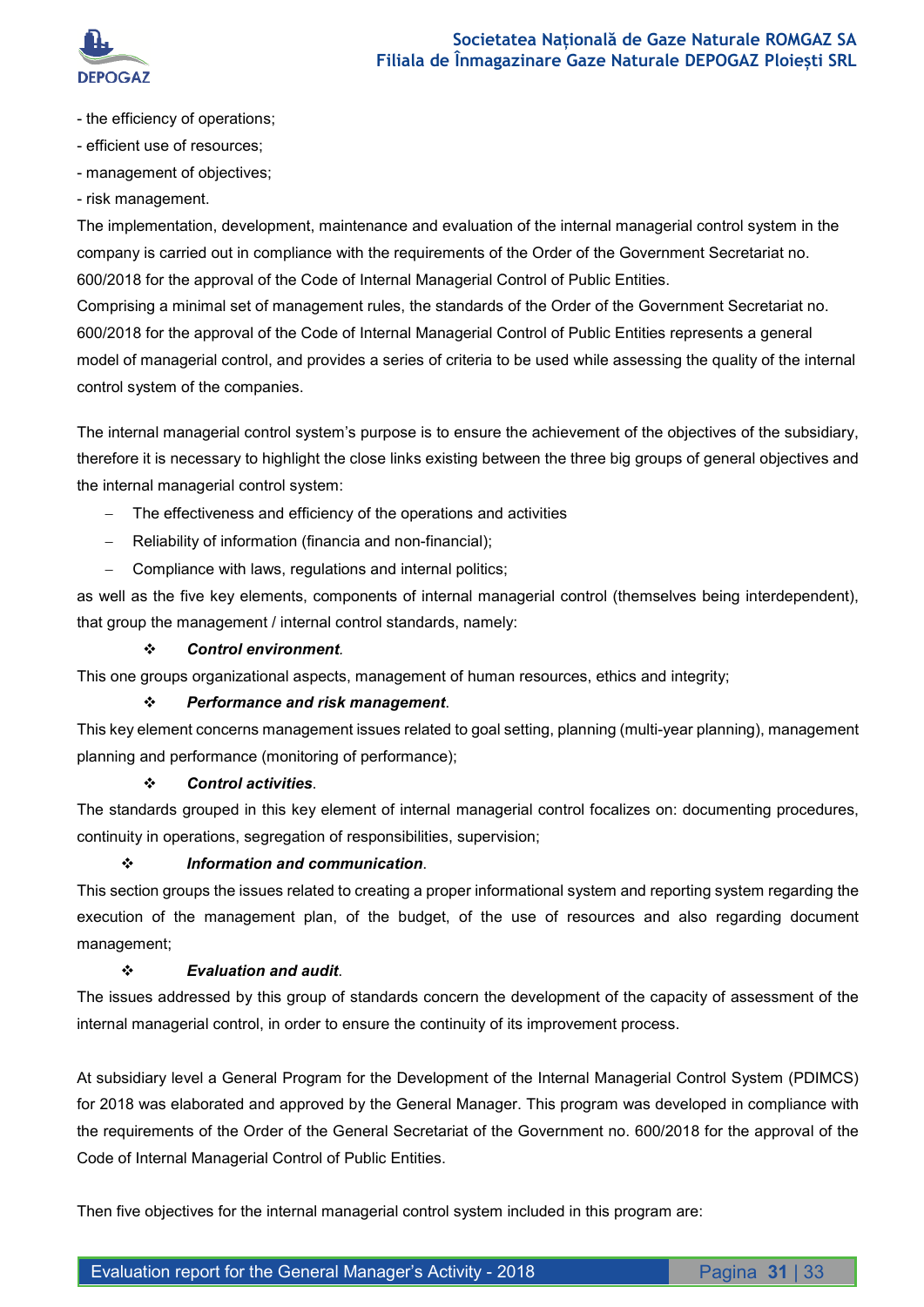

- Ensuring and maintaining an adequate control environment within the company;
- Ensuring the achievement of the company's objectives by monitoring the performances, evaluating and maintaining the significant risks at an acceptable level;
- Ensuring by the executive personnel of the supervision of activities and fulfilling the obligation to act in a corrective manner when there are violations from legality or regularity in carrying out operations;
- Ensuring and maintaining an adequate information system within the company
- Developing of the Internal Management Control System at the branch level

Regarding the objectives included in PDIMCS, the following were achieved in Depogaz during May-December 2018: By decision of the General Manager:

- 1. The monitoring and coordination commission for the implementation and development of the internal managerial control system within DEPOGAZ was appointed;
- 2. The ethics counselor within DEPOGAZ;
- 3. Employees responsible for determining and managing risks at the level of each organizational unit within DEPOGAZ;
- 4. In June 2018 the following activities took part:
	- The Commission for the implementation of the National Anticorruption Strategy for 2016-2020 was appointed at DEPOGAZ level by the Decision of the General Manager.
	- The necessary measures have been established in order to implement the provisions of Decision no. 583/2016 of 10.08.2016.
	- The Commission elaborated and transmitted for approval of the General Manager, the Declaration of Accession to the fundamental values, principles, objectives and monitoring mechanism of the National Anticorruption Strategy 2016 - 2020, which was approved on June 5th, 2018.
	- The Commission for the implementation of the National Anticorruption Strategy for 2016-2020 at DEPOGAZ level elaborated the draft of the DEPOGAZ Integrity Plan.
	- By the Decision no. 160/12.09.2018 of the General Manager, the Integrity Plan was approved and the coordinator of the implementation of the integrity plan was appointed, at executive level, as well as the contact person, at staff level.

 The Regulation for the organization and functioning of the Monitoring and Coordination Commission for the implementation and development of the internal managerial control system within DEPOGAZ was drafted and approved;

- The Ethics Code for DEPOGAZ was drafted and approved;
- The "List of procedural activities within DEPOGAZ" was drafted and approved, according to Order 600/2018 of the General Secretariat of the Government on the approval of the Internal Managerial Control Code of Public Entities – Standard no. 9 – Procedures;

• The committee members were analyzed and endorsed during the meetings of the Committee for Monitoring the Documented Procedures, which were subsequently approved by the General Manager - as Chairman of the Monitoring Commission;

• The document "Information on risk management within DEPOGAZ " was elaborated, analyzed and approved by the President of the Commission for the monitoring of the internal managerial control system;

• The document "Information on the inventory of sensitive and / or especially exposed to corruption functions and the associated risks" was elaborated, analyzed and approved;